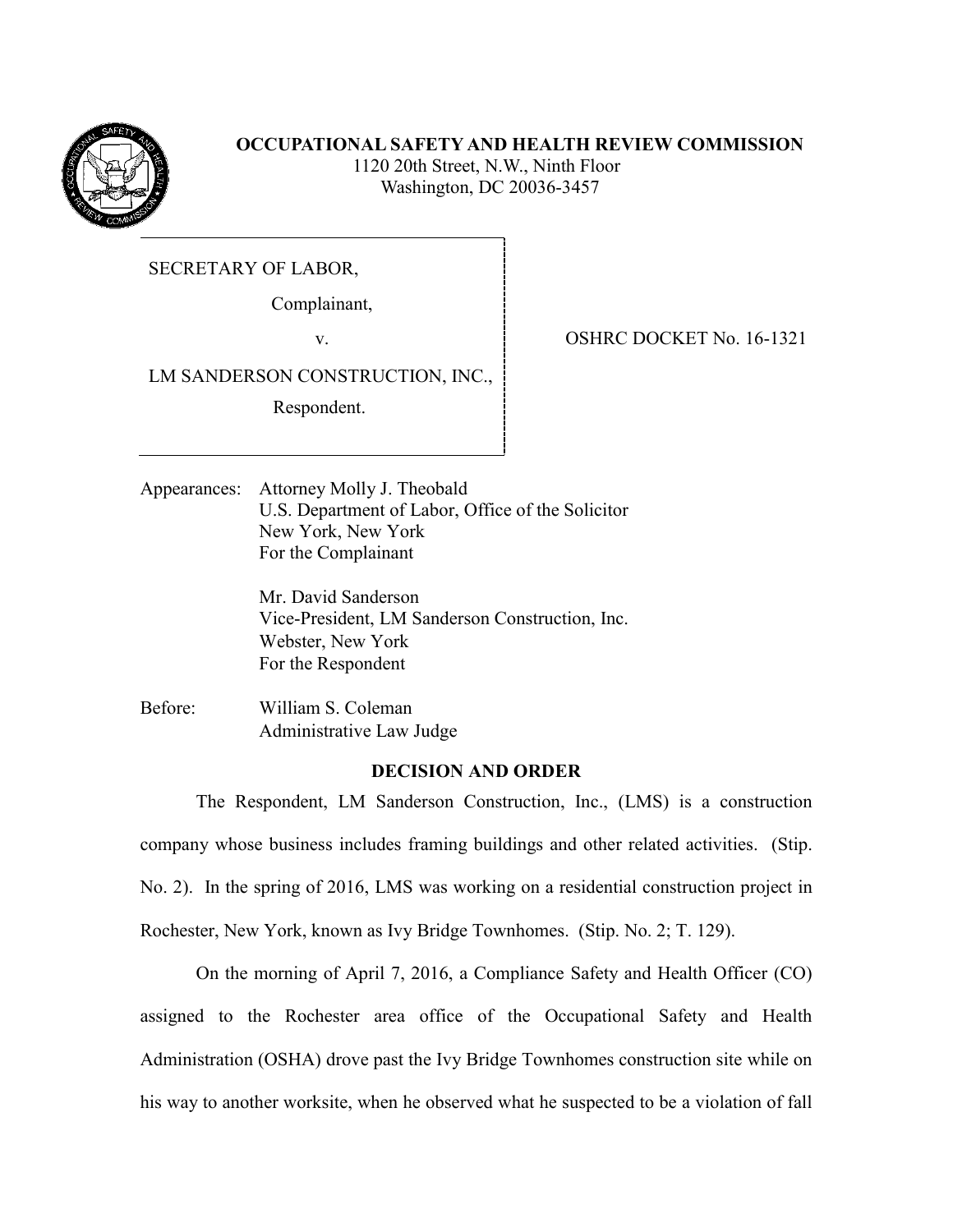protection standards. The CO stopped his car, took some photographs from the roadside, and then sought his supervisor's permission to open an investigation. He received the requested permission later that same day and formally commenced an investigation that afternoon. That investigation resulted in OSHA issuing a two-item serious citation to LMS on July 6, 2016, with a proposed penalty of \$2,800 for each citation item, for a total proposed penalty of \$5,600.

LMS timely contested the citation and proposed penalties, and the Executive Secretary of the Occupational Safety and Health Review Commission (Commission) docketed the matter on August 17, 2016. The Commission's Chief Judge thereafter designated the matter for disposition under the Commission's rule for "Simplified Proceedings," 29 C.F.R. pt. 2200, subpt. M, and assigned the matter to the undersigned Commission Judge for hearing and decision.

Citation item 1 alleged a violation of the construction industry fall protection standard at 29 C.F.R. § 1926.501(b)(1), which requires that "[e]ach employee on a walking/working surface … with an unprotected side or edge which is 6 feet ... or more above lower levels shall be protected from falling by guardrail systems, safety net systems, or personal fall arrest systems." Item 1 alleged that LMS had violated this standard on April 7, 2016 in that "an employee was unloading roof sheathing from an articulating boom of a Caterpillar Telehandler -- 20 feet above ground level; with unprotected sides, and were not using fall protection."

Prior to the hearing, the Secretary filed a written motion to amend item 1. LMS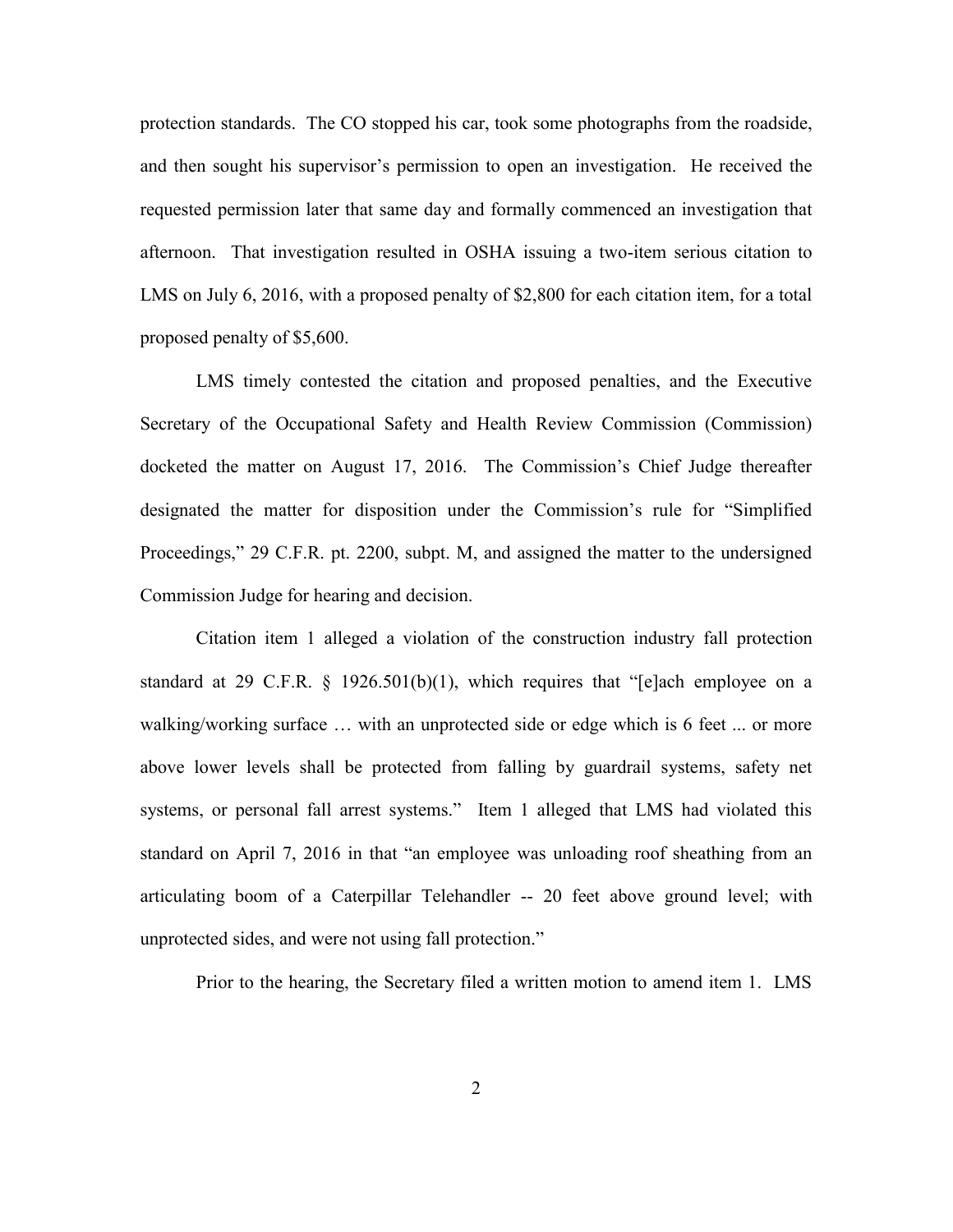did not object to the motion, and the motion was granted.<sup>1</sup> (T. 10-11).

As amended, item 1 alleged two instances (instances "a" and "b") of a violation of § 1926.501(b)(1), with instance "a" being the originally described alleged violative condition quoted above. As to instance "a," the Secretary pleaded in the alternative that if  $\S$  1926.501(b)(1) was not the applicable standard, then either one of two other standards was. *See* Commission Rule 30(e) (allowing for alternative pleading), 29 C.F.R. § 2200.30(e). Those two alternatively cited standards are contained in 29 C.F.R. Part 1926, subpart L, "Scaffolds." The first alternative cited standard was  $\S 1926.451(g)(1)$ , which provides that "[e]ach employee on a scaffold more than 10 feet … above a lower level shall be protected from falling to that lower level" by certain means described within that section. The other alternative cited standard was  $\S 1926.453(b)(2)(v)$ , which pertains to aerial lifts used to elevate personnel.

In his post-hearing brief, the Secretary took the position that the standard applicable to instance "a" was  $\S 1926.451(g)(1)$  of the scaffolds standard. (Secretary's Post-Hearing Brief, p. 2). Accordingly, instance "a" will be adjudicated only as an alleged violation of  $\S$  1926.451(g)(1).

Instance "b" of amended item 1 alleged another violation of the fall protection

<sup>&</sup>lt;sup>1</sup> Because this matter has been designated for disposition under the Commission's procedure for "simplified proceedings," no complaint or answer has been filed. *See* 29 C.F.R. § 2200.205(a) (providing that "the complaint and answer requirements are suspended" in simplified proceedings). The original citation thus served as the functional equivalent of the Secretary's complaint, so the motion to amend served to amend the original citation items. Pursuant to a scheduling order, LMS filed a statement of affirmative defenses dated October 21, 2016. After the Secretary's amendment to the citation was granted, LMS's affirmative defenses to the amended citation items were further described at the outset of the hearing.  $(T. 16, 31)$ .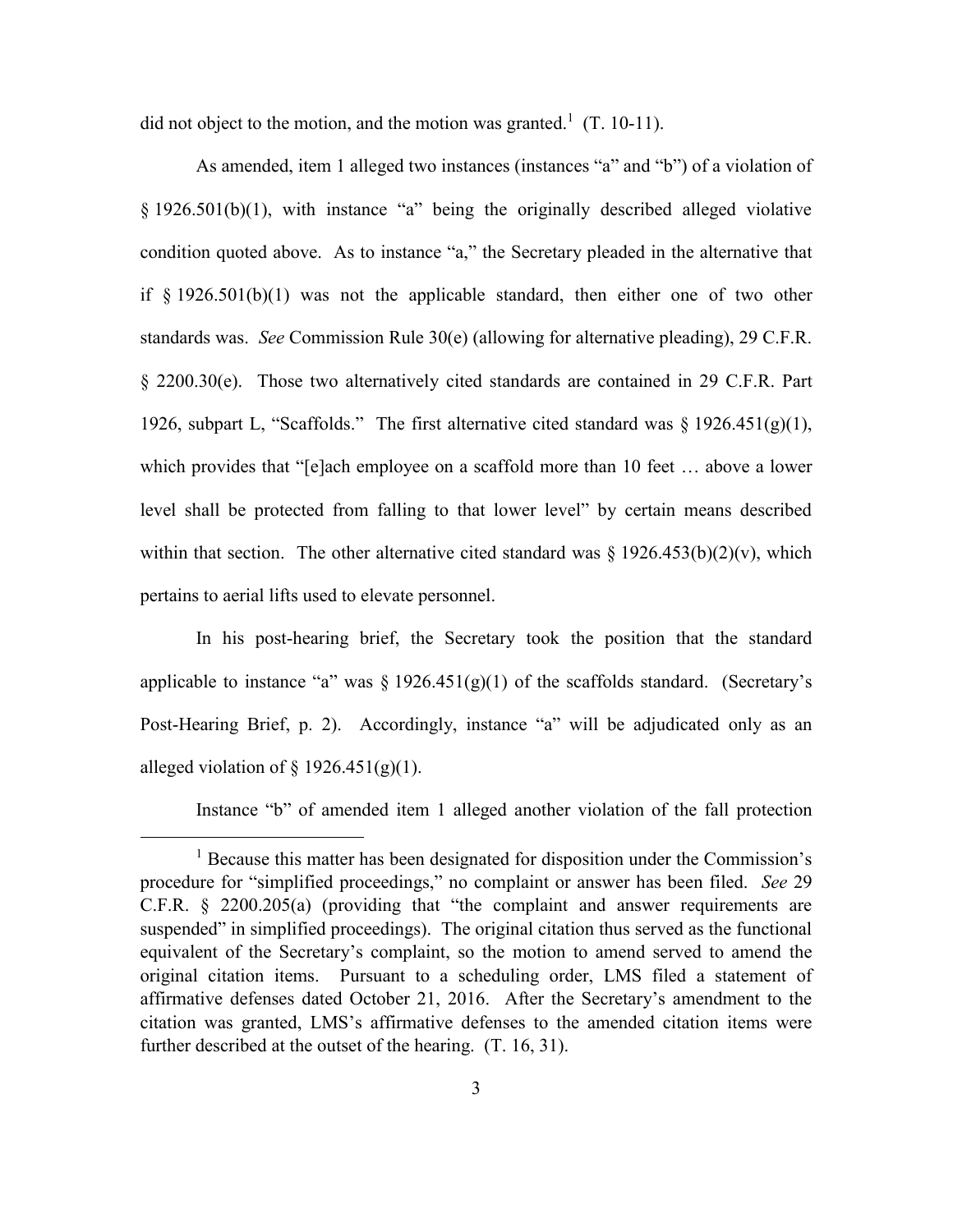standard at  $\S 1926.501(b)(1)$ , in that on April 7, 2016 "an employee was working without fall protection on surface below the partially constructed roof that was unprotected and 20 feet above ground level."

Citation item 2 alleged a violation of the fall protection standard at § 1926.501(b)(11), which requires that "[e]ach employee on a steep roof with unprotected sides and edges 6 feet …. or more above lower levels shall be protected from falling by guardrail systems with toeboards, safety net systems, or personal fall arrest systems." The Secretary alleged in item 2 that LMS violated this standard at the Ivy Bridge Townhomes construction site on April 7, 2016, in that "employees were installing roof sheathing on surfaces 20 feet above ground level; with unprotected sides, and were not using fall protection."

The undersigned conducted an evidentiary hearing in Rochester, New York on December 15, 2016. The Secretary filed his post-hearing brief, to which LMS thereafter filed a brief in response. Post-hearing briefing was completed on May 16, 2017, when the Secretary filed a statement that he would not file a brief in reply.

The salient issues for decision are:

- Did the Secretary prove by a preponderance of the evidence that LMS violated the scaffolds standard at  $\S 1926.451(g)(1)$ when employees were atop a stack of roof sheathing material that was supported on the elevated fork of a telehandler? (Item 1, instance "a").
- Did LMS prove by a preponderance of the evidence that compliance with the scaffolds standard at  $\S 1926.451(g)(1)$  was infeasible? (Item 1, instance "a").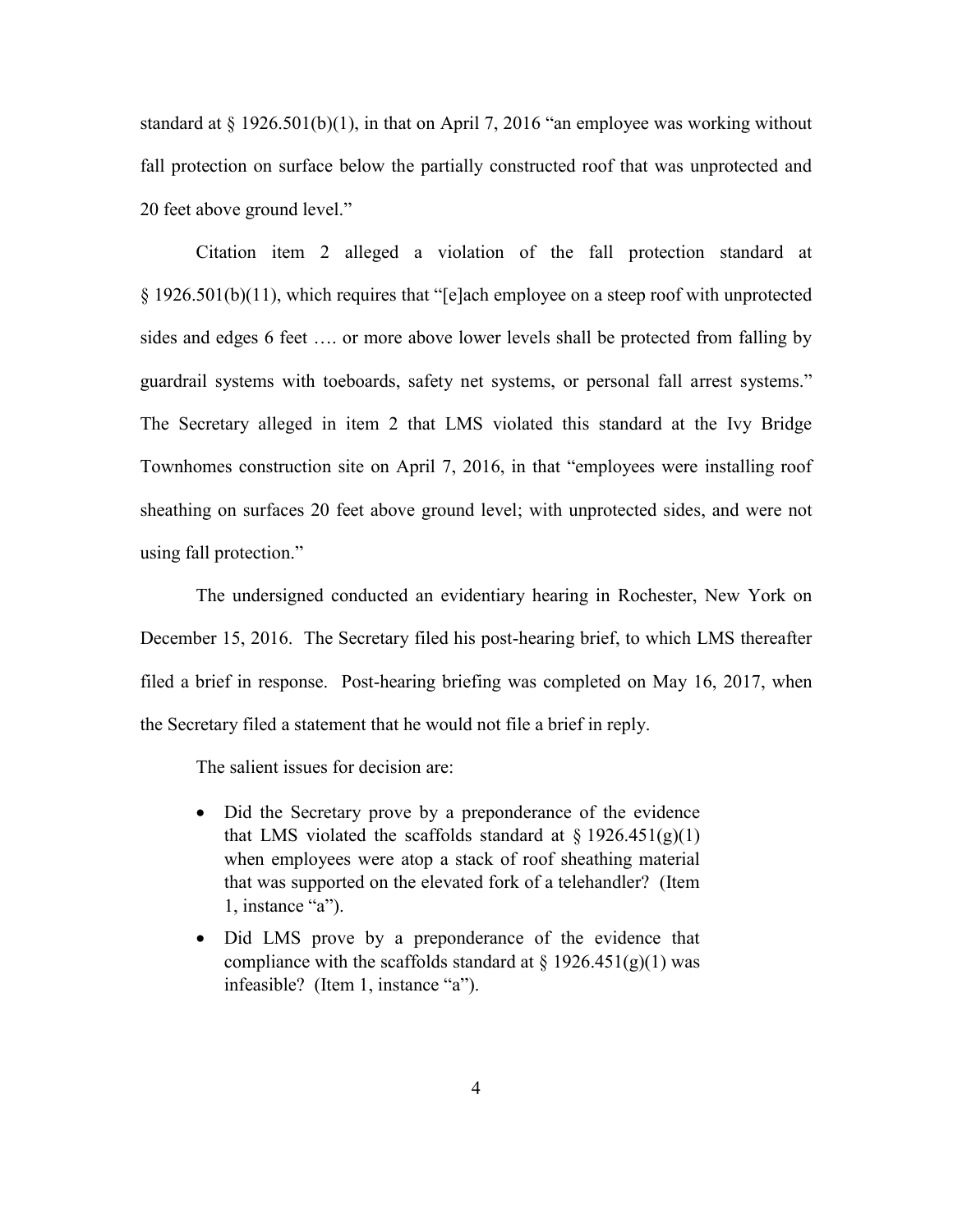- Would LMS be prejudiced by the Commission Judge ordering *sua sponte*, after post-hearing briefing was completed, that citation item 1, instance "b," and citation item 2, be amended to change the standards that the Secretary alleged were applicable [respectively, subparagraphs (1) and (11) of § 1926.501(b)] to the fall protection standard for residential construction [subparagraph (13) of § 1926.501(b)]?
- Did the Secretary prove by a preponderance of the evidence that LMS violated the residential construction fall protection standard at  $\S 1926.501(b)(13)$  when its foreman was working without fall protection while standing on the top plate of an exterior wall while adjusting roof trusses? (Item 1, instance "b").
- Did LMS prove by a preponderance of the evidence that the foreman's violation of the fall protection standard alleged in item 1, instance "b", constituted unpreventable employee misconduct? (Item 1, instance "b").
- Did the Secretary prove by a preponderance of the evidence that LMS violated the residential construction fall protection standard at  $\S 1926.501(b)(13)$  when employees installed roof sheathing without using any conventional fall protection system? (Item 2).
- Did LMS demonstrate by a preponderance of the evidence that it met the exception contained in  $\S 1926.501(b)(13)$  for utilizing certain conventional fall protection systems in residential construction by demonstrating both (1) the use of such conventional fall protection systems was infeasible, and (2) that it had developed and implemented a fall protection plan that complied with the provisions of  $\S$  1926.502(k)? (Item 2).

For the reasons described below, the three alleged violations are affirmed, and a

penalty of \$2,800 is assessed for each citation item, for a total penalty of \$5,600.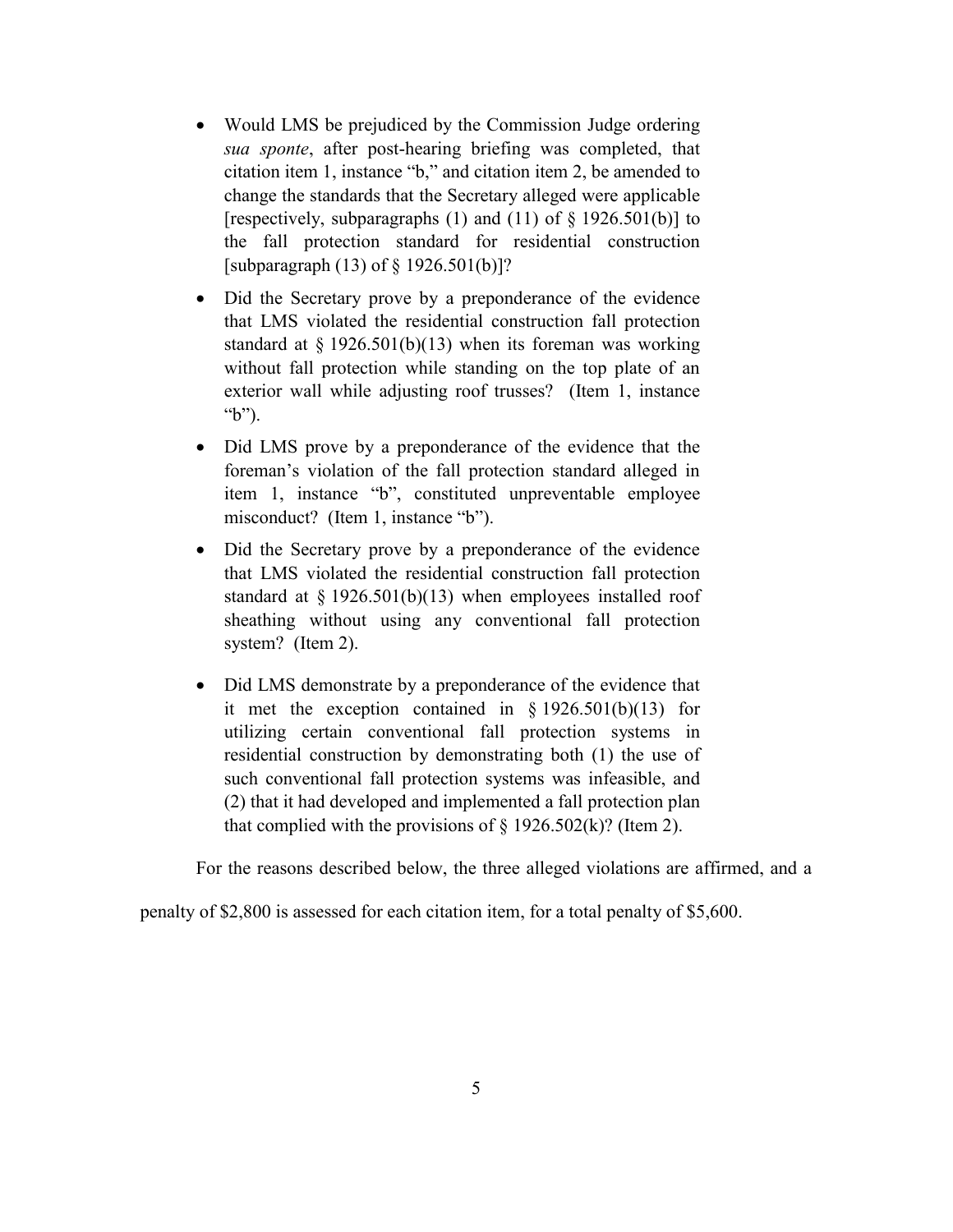#### **Findings of Fact**

The following facts were proven by at least a preponderance of the evidence:

1. The Respondent, LM Sanderson Construction, Inc. (LMS) is a construction company based in Webster, New York, whose business includes framing buildings and other related construction activities. (Stip. No. 2). The number of workers that LMS employs is variable, but LMS generally employs fewer than ten workers at any given time. (T. 65; Stip. Nos. 3 & 4).

2. Beginning in February 2016, LMS began working on a residential construction project in Rochester, New York, known as Ivy Bridge Townhomes. (T. 129).

3. On April 7, 2016, the LMS personnel at the Ivy Bridge Townhomes construction site included the foreman, Timothy Lenz, and three workers who Lenz supervised. Lenz's supervisory responsibilities included oversight of safe work practices. (Stip. No. 8; T. 128-30). The vice-president of LMS, David Sanderson, was also present at the construction site that day, and he personally participated in some construction activities. When Sanderson was present, both he and Lenz were involved in supervising the other three LMS employees. (Stip. 8; T. 128).

4. The building under construction on which LMS employees were working on April 7, 2016 was a two-story structure that was intended to be used as a home or dwelling. (T. 57-58). The building was being constructed using traditional wood frame construction materials and methods.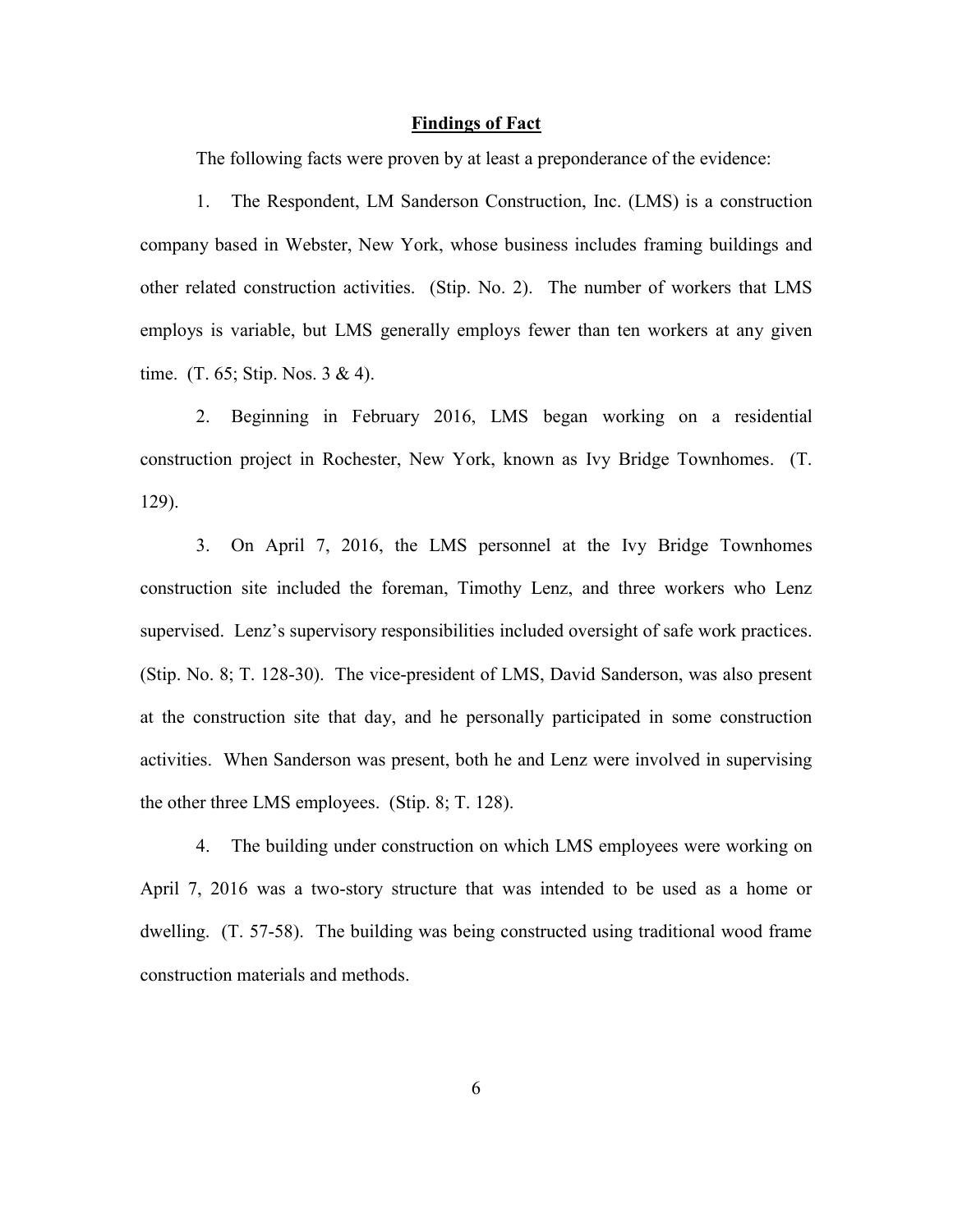5. On the morning of April 7, 2016, LMS employees were completing the installation of roof trusses on the building. By the afternoon, they had begun to sheath the roof with 4-ft x 8-ft plywood sheets to create a roof that would have a slope greater than 4 in 12 (vertical to horizontal). (Stip. Nos.  $7 \& 9$ ; T. 53-55, 117). The roof eave was not protected by a wall or guardrail system. The eave was about 18 to 20 feet above ground level and about eight feet above the interior floor of the second story. (Stip. No. 10; T. 41, 131).

6. The first floor of the building was wider than the second floor—it projected outward about six to eight feet from the exterior wall of the second story and had a flat roof that had been fully sheathed. (T. 76, 90). The edge of this flat roof was not protected by a wall or guardrail system, and was at least eight feet below the roof eave and was at least ten feet above ground level. (Stip. No. 10; T. 131).

7. The photographs at Exhibits C-13, C-14 and C-18 depict the building's first floor projecting out from the second floor's exterior wall. The 2x4's that are depicted rising vertically from the first floor flat roof are set flush against the second floor exterior wall, and were *not* set on the outside edge of the first floor roof as the CO had mistakenly recalled in his testimony. (T. 79-80, 93).

### *Citation Item 1, Instance "a"*

8. LMS employees placed a stack of 4-ft x 8-ft plywood roof sheathing material on the fork of a Caterpillar-brand rough terrain forklift truck known as a "telehandler," and elevated the sheathing materials to the roof by means of the telehandler's extensible boom on which the fork was attached. The fork was elevated about one to two feet above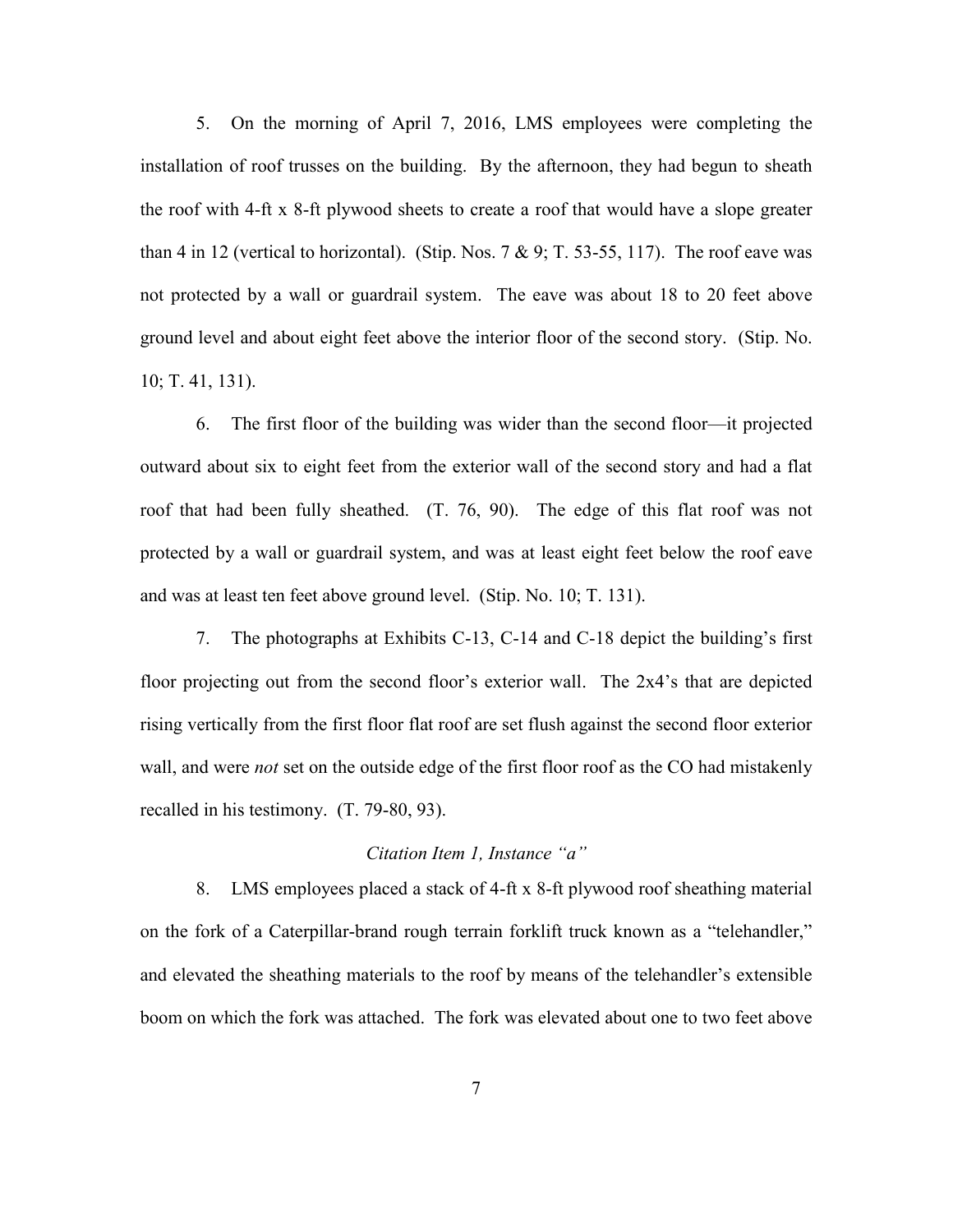the eave of the roof and was positioned in a manner so that about half the stack of plywood was suspended directly over the second floor roof, and the other half was suspended directly over the flat roof of the first floor projection. (Ex. C-6). The stack of plywood was about four feet high, so the top of the stack was about four feet higher than the telehandler's fork, about 12 feet higher than the flat roof of the first floor projection, and about 22 to 24 feet higher than ground level. After the stack of plywood had been elevated to that position, at different times two LMS employees stepped from the building onto the stack to transfer individual plywood sheets onto the building and to cut plywood. Only one worker was atop the stack at any given time—one of those workers was the foreman Lenz and the other was a worker who Lenz was responsible for supervising. Neither Lenz nor the other worker was protected from falling while atop the elevated stack by either a personal fall arrest system or guardrail system.

9. The elevated stack of plywood on which Lenz and the other employee were working as depicted in the photographs at Exhibits C-6, C-7, C-8, C-10, C-13, C-14, C-18, and C-19, constituted a work surface that was elevated above lower levels. This work surface constituted a "platform" as defined in § 1926.450(b) (defining "platform" as "a work surface elevated above lower levels"), so that the makeshift platform and the telehandler constituted a "scaffold" as defined in § 1926.450(b) (defining "scaffold" as "any temporary elevated platform … and its supporting structure … used for supporting employees or materials or both").

10. The photograph at Exhibit C-6 accurately depicts foreman Lenz kneeling on the makeshift elevated platform without any fall protection. (T. 104-105, 116-117).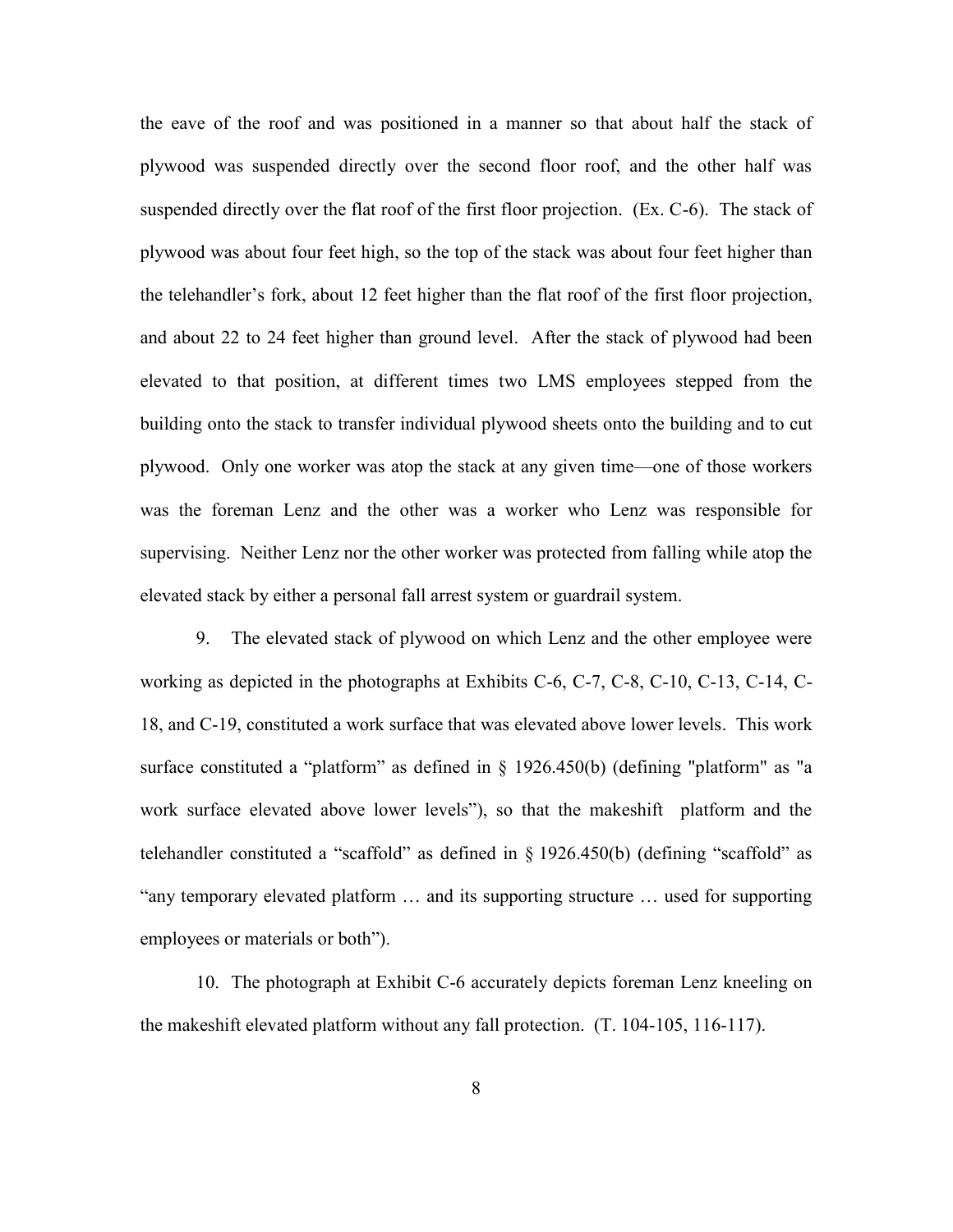11. The photographs at Exhibits C-7, C-8, C-10, C-13, C-14, C-18, and C-19, accurately depict the other LMS worker in various postures (crouching, stooping, standing) while positioned on the makeshift elevated platform. Those photographs also accurately depict vice-president Sanderson standing on or near the top plate of the second floor exterior wall, within arm's reach of the makeshift elevated platform. Sanderson was supervising workers and was intending to act as a safety monitor for the worker on the stack of plywood as well as for LMS workers on the roof installing sheathing, who were also not using any conventional fall protection system. (Stip. No. 11; T. 116-18, 141-142).

12. If either of the employees who had been atop the makeshift elevated platform had fallen, there is a substantial probability that the employee would have sustained serious physical harm or even death. (T. 60-64).

13. It was not necessary for Lenz or the other worker to have been atop the stack of plywood as depicted in the photographs at Exhibits C-6, C-7, C-8, C-10, C-13, C-14, C-18, and C-19, in order for LMS to transfer the plywood from the telehandler to the roof, or to cut the plywood. (T. 104-107).

#### *Citation Item 1, Instance "b"*

14. On the morning of April 7, 2016, before the workers had begun to install the plywood sheathing material to the roof frame, the foreman Timothy Lenz was moving roof trusses while standing on or near the top plate of the exterior wall of the building in between two roof trusses. (Stip. No. 7; T. 89-90). His position at that time is accurately depicted in the photographs set forth in Exhibits C-2, C-3, C-4 and C-5. The top plate of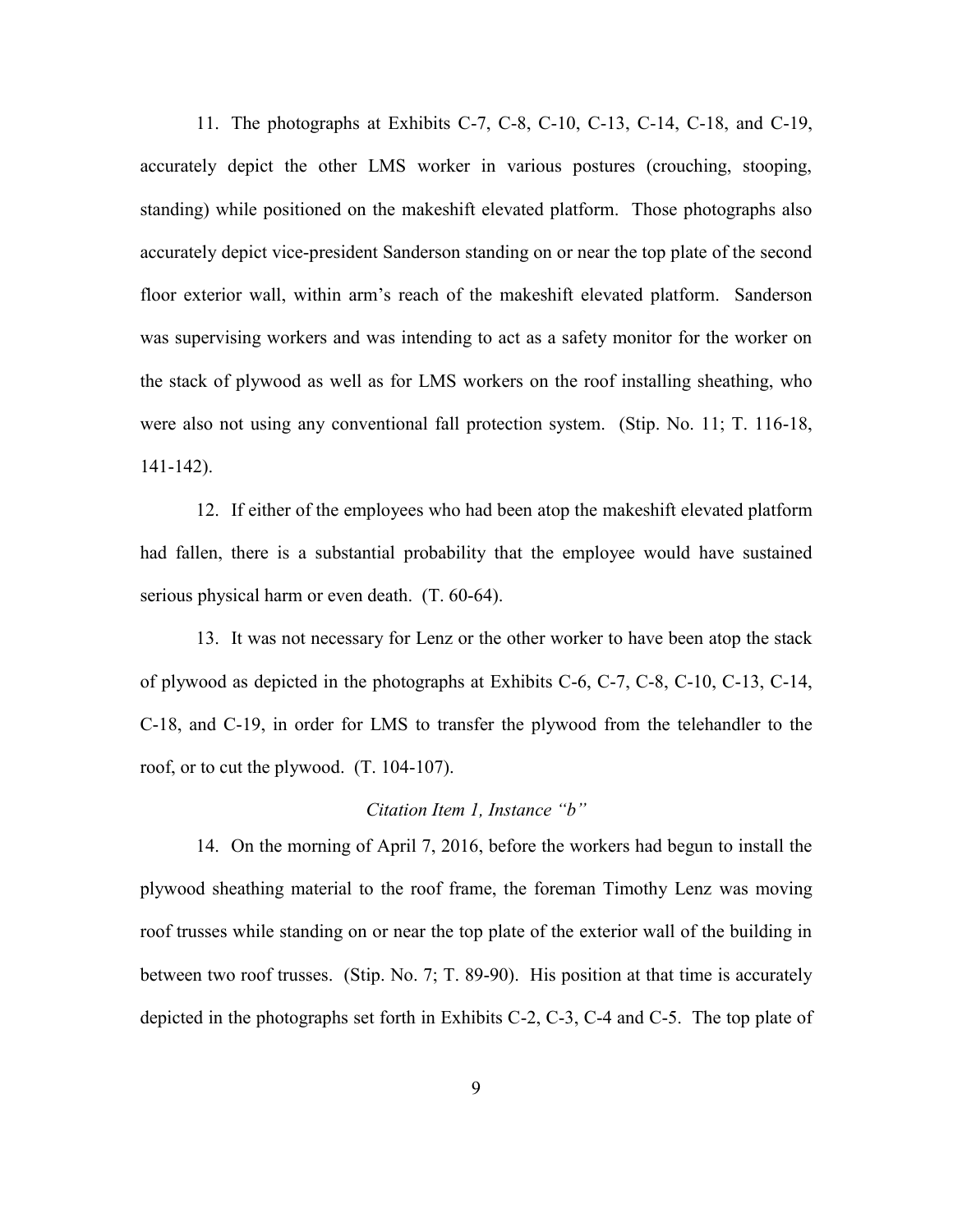the exterior wall constituted an unprotected edge and was about (a) twenty feet above ground level, (b) eight feet above the flat roof of the first-floor projection, and (c) eight feet above the next lower level in the building's interior. (Stip. No. 10; T. 55, 90, 131). Lenz was not protected from falling by the use of guardrail systems, safety net systems, or personal fall arrest systems. (T. 42-43, 54, 132).

15. If Lenz had fallen, there is a substantial probability that serious physical harm could have resulted. (T. 60-64).

16. The vice-president of LMS, Dave Sanderson, was at the construction site at the time that Lenz was standing on the top plate of the exterior wall without fall protection, but Sanderson did not see or know that Lenz was in that position. Sanderson did not learn that Lenz had been in that position until later that day, when Lenz told Sanderson that he had seen someone (the CO) taking photographs of him while in he had been in that position. (T. 100, 132).

17. LMS's standard procedure for setting roof trusses is for workers to do so while standing on a ladder. Lenz was aware of this standard procedure and he consciously did not follow it while engaged in the activity depicted in the photographs at Exhibits C-2, C-3, C-4 and C-5. (T. 90, 133).

18. LMS disciplined Lenz for standing on the top plate of the wall without using any fall protection. The written record of this discipline indicated that the discipline imposed was a "verbal warning" and that it was a "First Notice." (Ex. R-6). At the time Lenz received this discipline, he had been employed by LMS for about six years and had been a supervisor for about three to four years. (T. 99, 128). LMS had never before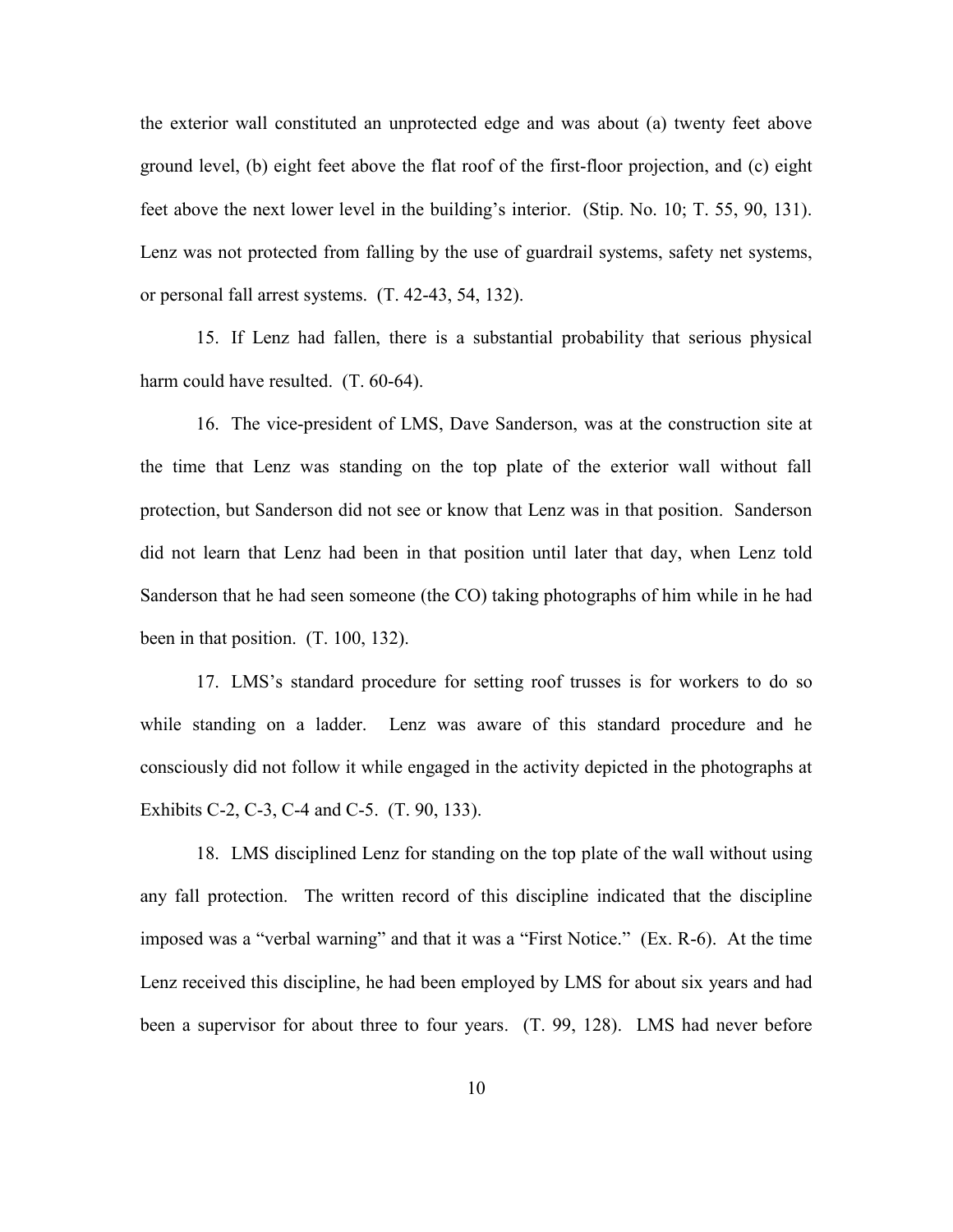disciplined Lenz for failing to use fall protection. (T. 100, 134). Except for this discipline of Lenz, there was no evidence of any other instance of LMS disciplining an employee for violating a safety rule.

19. LMS had a written "Company Safety Plan" in place on April 7, 2016, that included a section titled "Installing and Spreading Roof Trusses." (Ex. R-1, p. 4). This section provided that "on a site-specific basis," LMS would "develop a plan for the protection of workers from falls in regard to the installation of roof trusses," and that "[a]ll employees involved in this job-specific task will be instructed to utilize 100% fall protection CONTROLS utilizing PFAS [personal fall arrest system] to solid anchorage point with possibly the exception of receiving and spreading the roof trusses." (*Id.*) LMS did not follow this section of the Company Safety Plan in that it did not establish a site-specific plan for the Ivy Bridge Townhomes construction site for the protection of workers installing roof trusses. (T. 143).

20. The "Installing and Spreading Roof Trusses" section of the Company Safety Plan further provided that "[a]fter careful consideration [LMS] has assessed that it would cause a greater hazard to personnel to utilize conventional fall protection during the spreading of the roof trusses," so that while spreading roof trusses "an employee may be exposed to a short duration fall hazard that cannot be addressed through the use of PFAS and/or the setting of the scaffold." (Ex. R-1, p. 4). This section goes on to describe measures to be taken to minimize the duration of exposure to a fall hazard during truss spreading activities, and includes the provision that "[l]adders will be used to secure and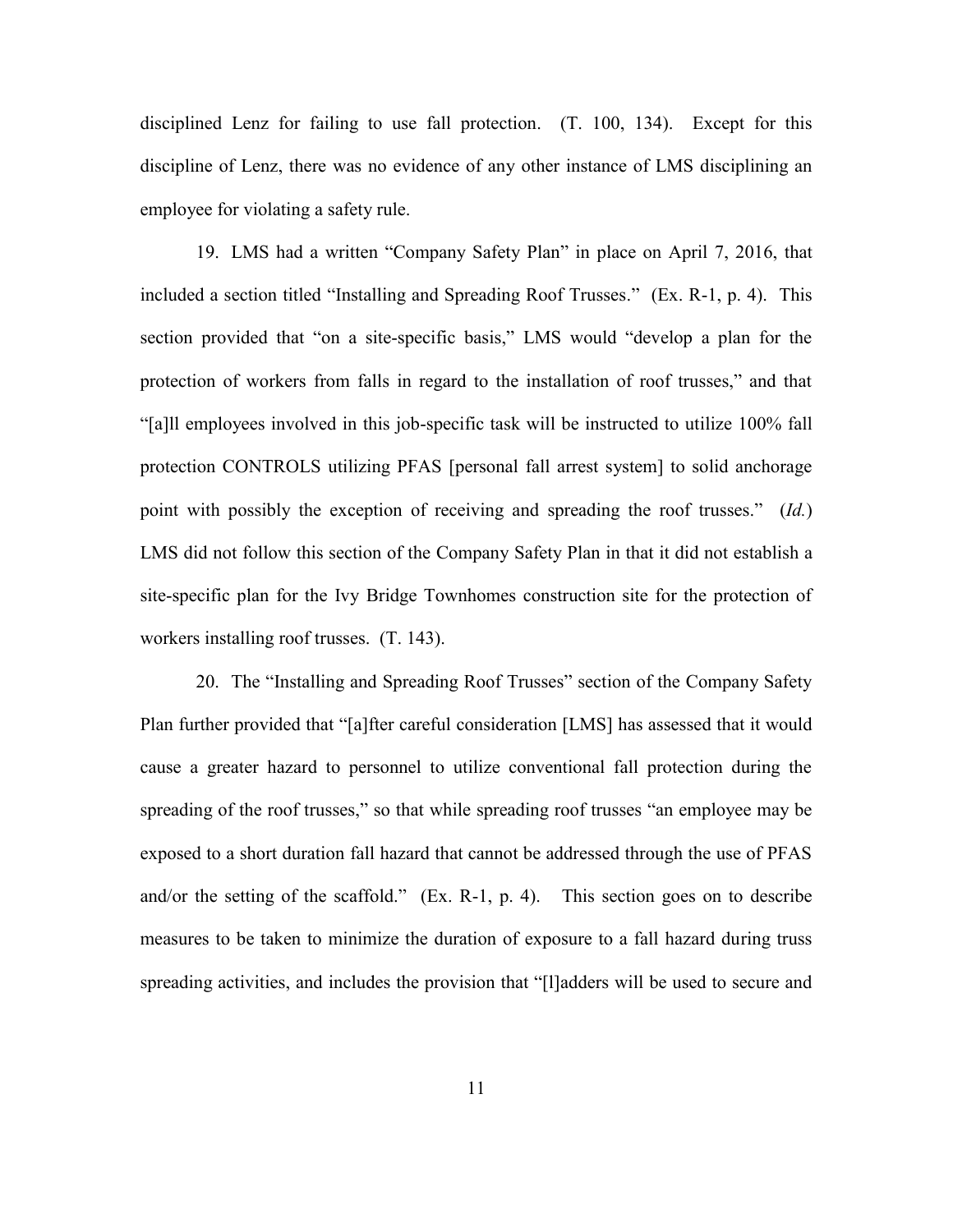brace trusses when possible." (Ex. R-1, p. 5). LMS did not raise the affirmative defense of "greater hazard" to the violation alleged in instance "b" of item 1. (T. 16, 31).

### *Citation Item 2*

21. The photographs at Exhibits C-6, C-7, C-8, C-10, C-13, C-14, C-18, and C-19 accurately depict LMS workers installing the plywood roof sheathing material to the roof trusses at the Ivy Bridge Townhomes construction site on April 7, 2016. The LMS workers shown in the photographs installing the roof sheathing were not protected by a conventional fall protection system (i.e., guardrail system, safety net system, or personal fall arrest system). Those photographs also accurately depict vice-president Sanderson standing on or near the top plate of the second floor exterior wall, also without using any conventional fall protection system. Sanderson was supervising workers and was intending to serve as a safety monitor for the workers who were sheathing the roof, none of whom was using any conventional fall protection system. (Stip. No. 12; T. 116-18, 141-142).

22. LMS's written Company Safety Plan in effect on April 7, 2016, has a section titled "Installing Roof Sheathing," which provides as follows (Ex. R-1, p. 7):

> There are serious fall hazards associated with the installation of roof sheathing and [LMS] will eliminate the potential hazards associated with this task through the use of lines of demarcation, PFAS and solid anchorage points as described in the fall protection controls aspect of the written plan. Retractable lifeline stands may also be utilized by workers installing roof sheathing. All fall protection controls will be established under the guidance of the competent person, along with safety rails around perimeter.

> > 12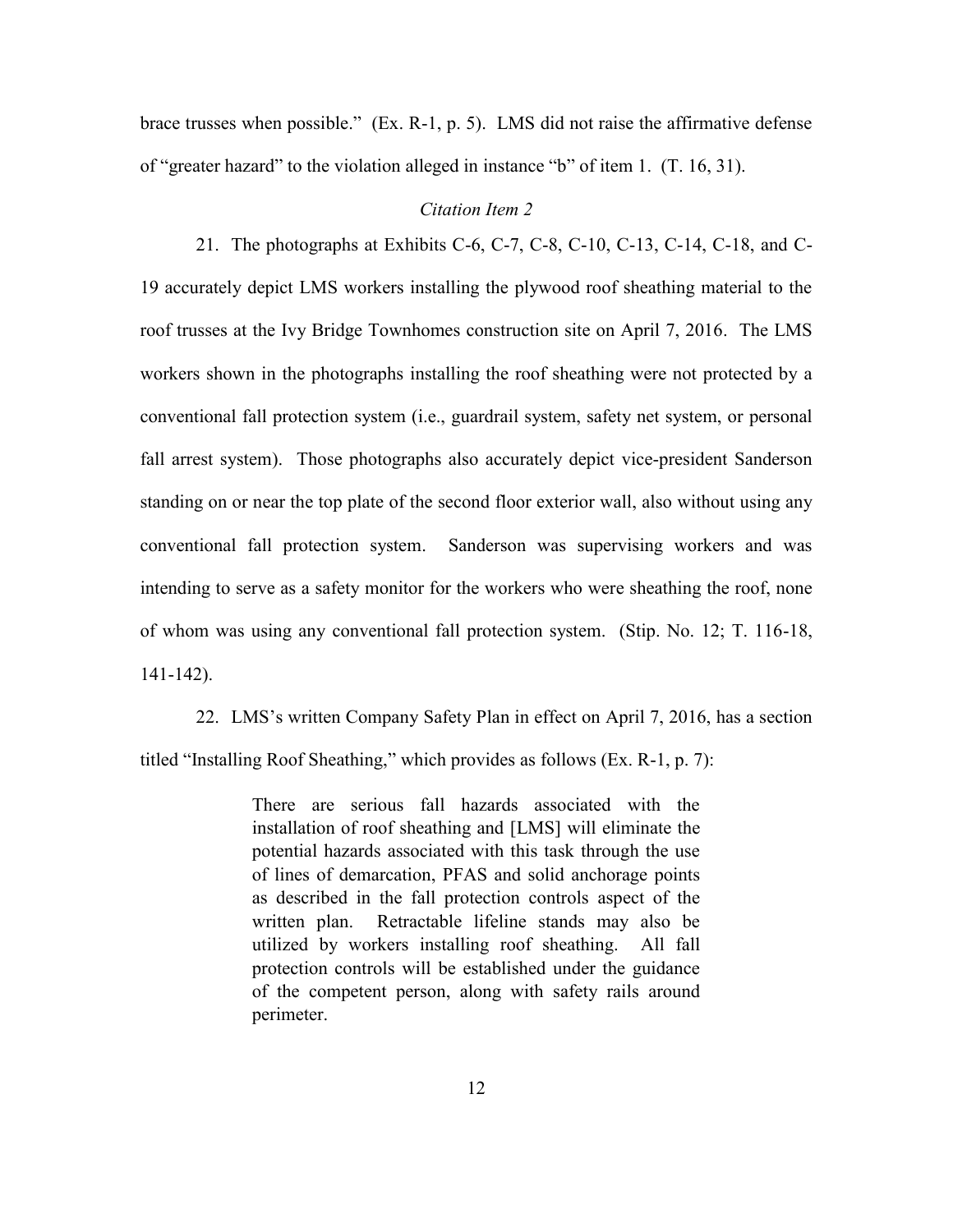LMS was not employing any of the fall protection systems described in this section of the Company Safety Plan during the roof sheathing activities depicted in the photographs at Exhibits C-6, C-7, C-8, C-10, C-13, C-14, C-18, and C-19. (LMS did intend to install roof anchors and to begin to use the personal fall arrest systems that it had onsite, but only after having first partially sheathed the roof [T. 138, 150-51].)

23. If any of the employees installing roof sheathing without fall protection had fallen, there is a substantial probability that the employee would have sustained serious physical harm or even death. (T. 60-64).

24. The evidence is insufficient to establish that it was technologically impossible to use a conventional fall protection system (i.e., guardrail system, safety net system, or personal fall arrest system) to perform the roof sheathing activities depicted in the photographs at Exhibits C-6, C-7, C-8, C-10, C-13, C-14, C-18, and C-19. (T. 135- 140).

25. LMS did not develop or implement a fall protection plan for the roof sheathing activities depicted in the photographs at Exhibits C-6, C-7, C-8, C-10, C-13, C-14, C-18, and C-19 that: (a) was developed specifically for the Ivy Bridge Townhomes construction site; (b) documented the reasons why the use of conventional fall protection systems were infeasible; (c) included a discussion of other measures that would be taken to reduce or eliminate the fall hazard for workers who could not be provided with protection from the conventional fall protection systems; or (d) identified each location where conventional fall protection methods could not be used, classified those locations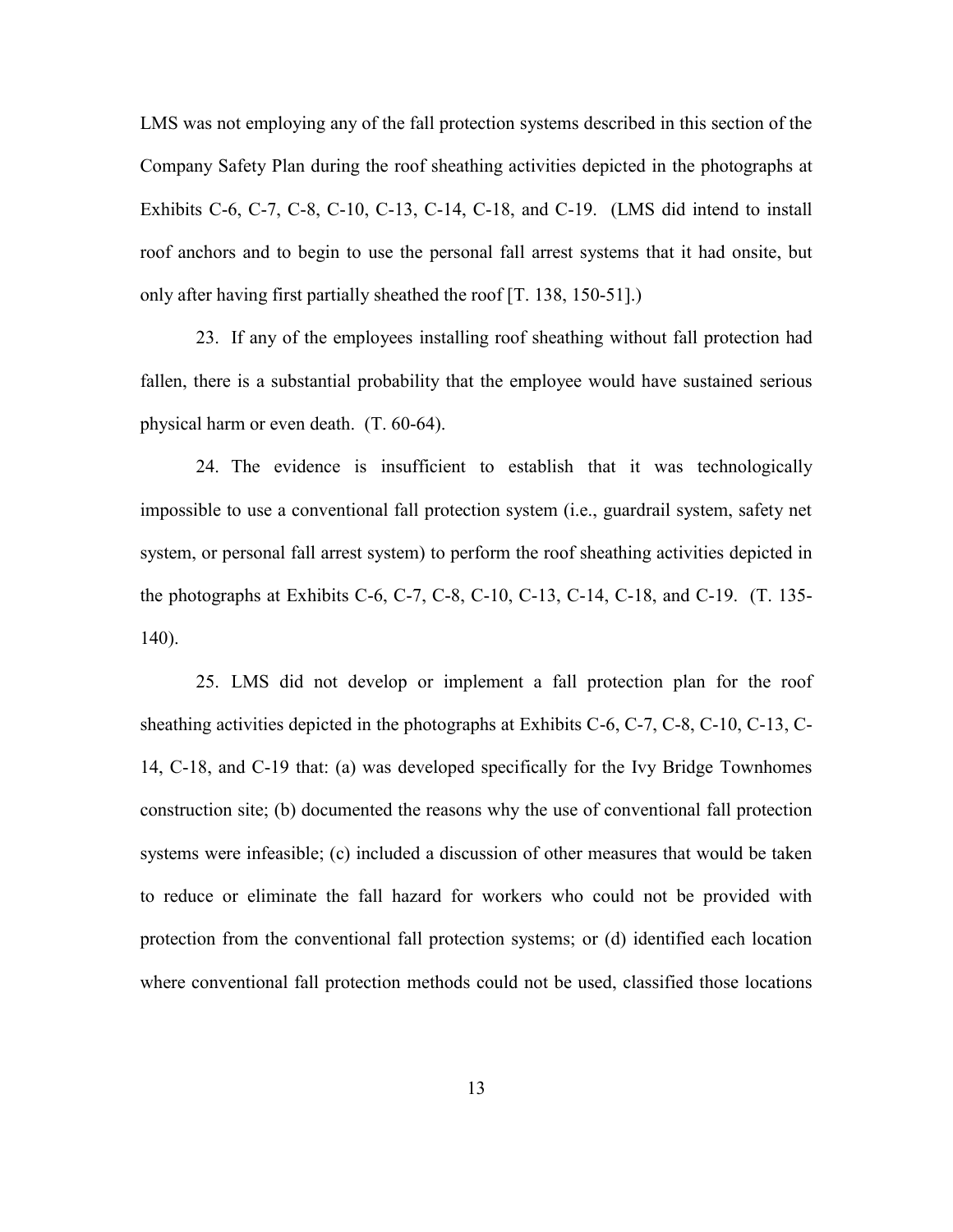as controlled access zones, and identified employees authorized to work in such controlled access zones. (T. 142-144; Ex. R-1).

#### **Discussion**

The Commission obtained jurisdiction of this matter under section 10(c) of the Occupational Safety and Health Act (Act) upon LMS's timely contest of the citation and proposed penalties. 29 U.S.C. § 659(c). At all relevant times, LMS was an employer covered by the Act because it met the Act's definition of "employer." 29 U.S.C.  $§ 652(5).$ 

To prove a violation of an OSHA standard, the Secretary must establish that (1) the cited standard applies, (2) there was a failure to comply with the cited standard, (3) employees had access to the violative condition, and (4) the employer knew or could have known of the condition with the exercise of reasonable diligence. *Astra Pharma. Prods.*, 9 BNA OSHC 2126, 2129 (No. 78-6247, 1981) *aff'd in relevant part*, 681 F.2d 691 (D.C. Cir. 1980).

## Citation Item 1, instance "a"— (workers atop the elevated stack of plywood)

Although the Secretary pleaded three alternative safety standards as applicable to instance "a" of item 1, in his post-hearing brief the Secretary settled on  $\S 1926.451(g)(1)$ as being the applicable standard among the three. Section  $1926.451(g)(1)$  requires that "[e]ach employee on a scaffold more than 10 feet … above a lower level shall be protected from falling to that lower level" by certain means described within that section.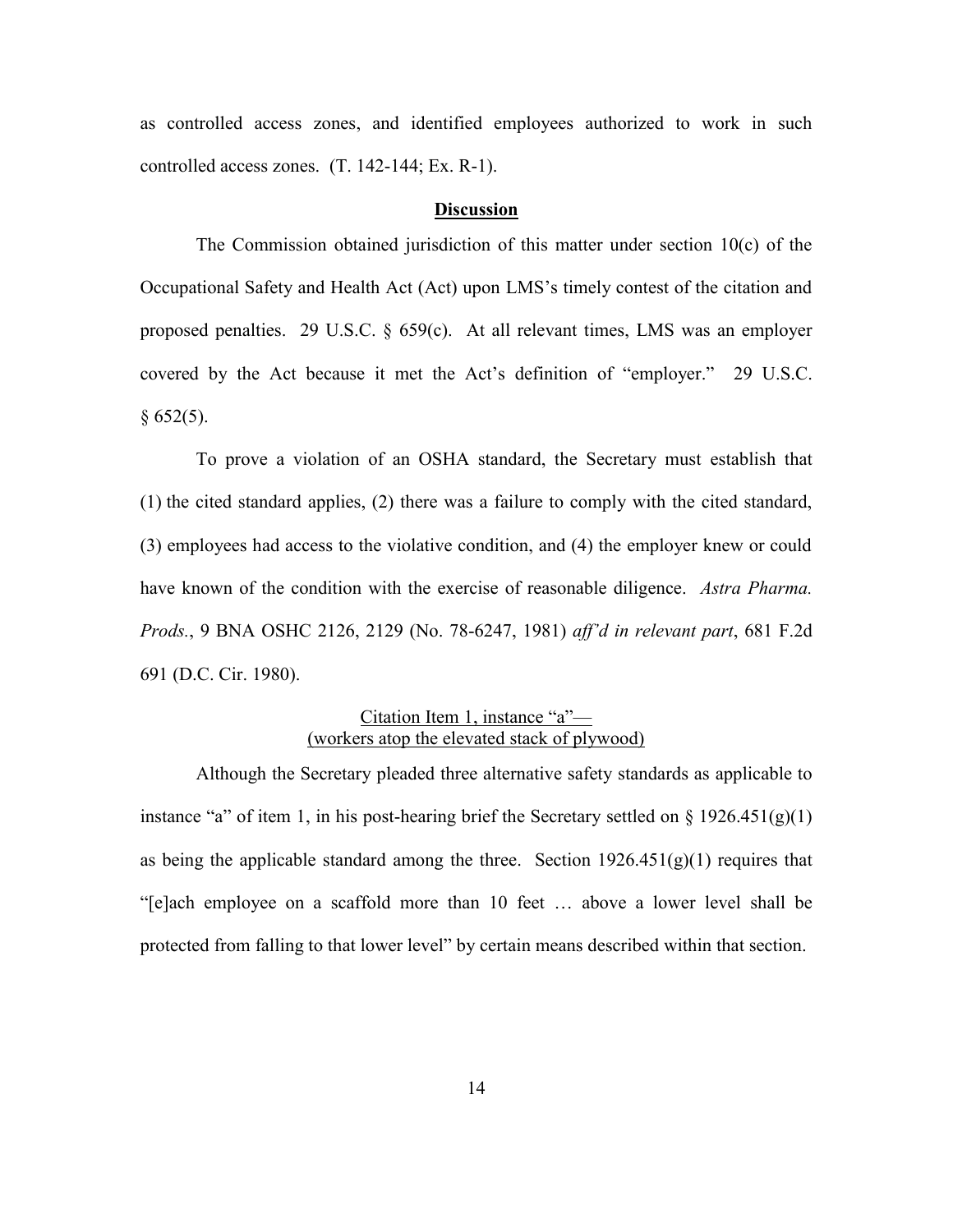### *Applicability of § 1926.451(g)(1)*

Section  $1926.45l(g)(l)$  is included in the construction industry standards at subpart L, "Scaffolds." Subpart L applies to "all scaffolds used in workplaces covered by" the construction industry standards codified in 29 C.F.R. Part 1926. 29 C.F.R § 1926.450(a). The term "scaffold" is defined as "any temporary elevated platform (supported or suspended) and its supporting structure (including points of anchorage), used for supporting employees or materials or both." 29 C.F.R. § 1926.450(b). The preamble to subpart L shows that the Secretary intended to allow equipment such as rough terrain forklifts (like the telehandler involved here) to be used to support scaffold platforms, and that if so used the platforms "must comply with the applicable requirements of § 1926.451 for capacity, construction, access, use, and *fall protection*." Safety Standards for Scaffolds Used in the Construction Industry, 61 Fed. Reg. 46026, 46044 (August 30, 1996) (to be codified at 29 C.F.R. pt. 1926) (emphasis supplied). This stated intent is manifest in provisions of subpart L that impose specific requirements on the design and use of forklifts and "similar pieces of equipment" when used to support scaffold platforms. *See, e.g.,* §§ 1926.451(c)(2)(iv) & (v).<sup>2</sup> The meaning of subpart L is plain some of its provisions unambiguously apply to elevated platforms supported by forklifts and other similar equipment, such as telehandlers. *See Exelon Generating Corp.*, 21 BNA OSHC 1087, 1090 (No. 00-1198, 2005) (upholding unambiguous reading of cited standard that was consistent with structure of whole standard and its preamble); *accord*,

<sup>&</sup>lt;sup>2</sup> There was no evidence that the telehandler here met the requirements of  $§$  1926.451(c)(2)(iv) or (v), but whether LMS complied with those standards was not put in issue by the Secretary.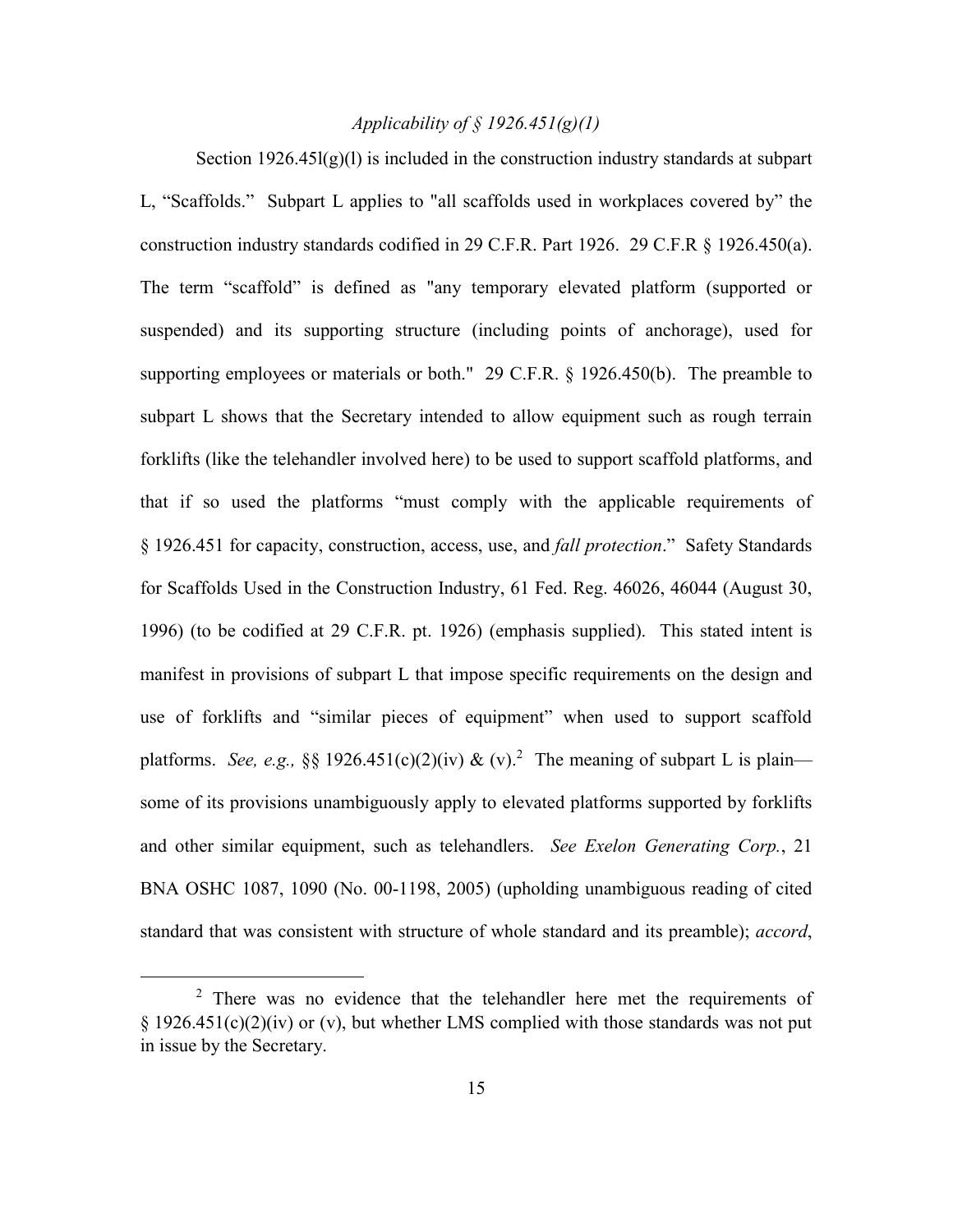OSHA Interpretation letter dated November 27, 2001, "Applicable Standards to Lifting Personnel on a Platform Supported by a Rough-Terrain Forklift;" *Salco Constr., Inc.*, No. 05-1145, 2006 WL 1719697, at \* 11-12 (O.S.H.R.C.A.L.J., Apr. 24, 2006) (concluding that a personnel platform that had guardrails on three sides and was elevated on the fork of a telehandler constituted a "scaffold" as defined in subpart L).

Because the LMS employees were working from a scaffold platform, the general fall protection standard that was originally cited does not apply. *See* 29 C.F.R. § l926.500(a)(2)(i) (specifying that the general fall protection standards for construction workplaces set forth in subpart M of Part 1926 do not apply to scaffolds, but rather that fall protection requirements for employees working on scaffolds are provided by the scaffold standard at subpart L); *see also* OSHA Directive STD 03-11-002, "Compliance Guidance for Residential Construction" published December 16, 2010, at page 2 (noting "that fall protection requirements for residential construction work performed on scaffolds … are in Subpart L … not 29 CFR 1926.501(b)(13)").

#### *Compliance with § 1926.451(g)(1)*

Section  $1926.451(g)(1)$  requires that "[e]ach employee on a scaffold more than 10 feet … above a lower level shall be protected from falling to that lower level" by certain prescribed means depending on the type of scaffold involved. For the makeshift scaffold platform involved here, subparagraph (vii) of  $\S$  1926.451(g)(1) specifies the types of fall protection that would meet the standard, and requires that each worker on the platform "be protected by the use of personal fall arrest systems or guardrail systems meeting the requirements of [§ 1926.451(g)(4)]." § 1926.451(g)(1)(vii).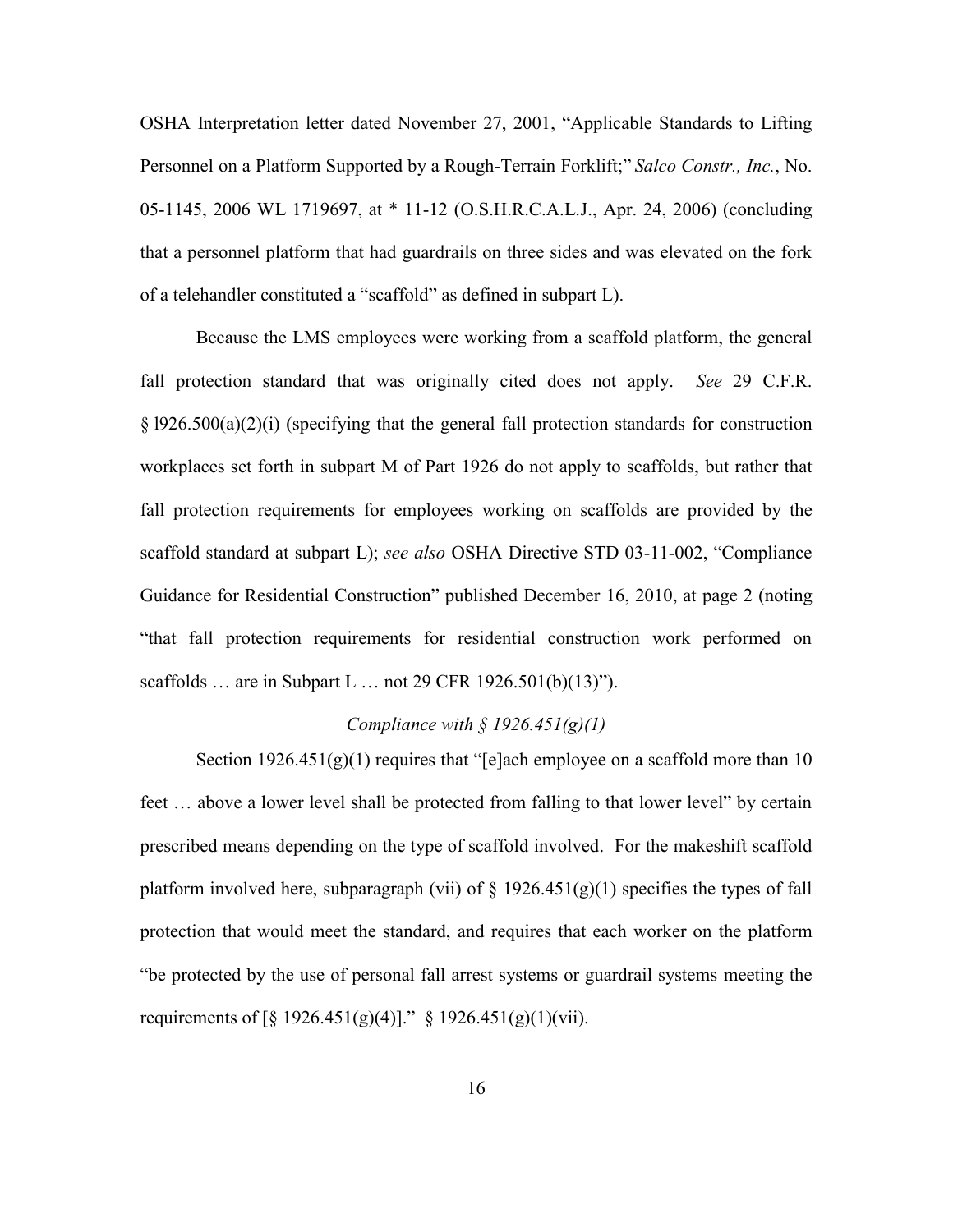The work surface of the makeshift scaffold platform was more than 10 feet higher than all three levels to which a worker who was atop the platform could fall—the ground level, the flat rooftop of the first floor projection, and the interior second floor of the building under construction. Neither of the workers on the platform as depicted in the photographs at Exhibits C-6, C-7, C-8, C-10, C-13, C-14, C-18, and C-19 was protected by the use of personal fall arrest system or guardrail systems. LMS did not comply with the standard.

#### *Employee Exposure, and Employer Knowledge*

Foreman Lenz and one other LMS employee were exposed to the violative condition as depicted in the photographs at Exhibits C-6, C-7, C-8, C-10, C-13, C-14, C-18, and C-19, and this evidence establishes the "employee access" element of the Secretary's burden of proof.

The vice-president of LMS, Dave Sanderson, was standing within arm's reach of the platform when each of the employees was atop the platform. His actual knowledge of the violative condition is imputable to LMS, and establishes the "employer knowledge" element of the Secretary's burden of proof.

The Secretary has met his burden to establish by a preponderance of the evidence that LMS violated  $\S 1926.451(g)(1)$  in the manner alleged in instance "a" of item 1.

## *Infeasibility Defense to Violation of § 1926.451(g)(1)*

LMS interposed the affirmative defense of infeasibility to citation item 1, instance "a." An employer who raises the affirmative defense of infeasibility has the burden to prove that "(1) literal compliance with the requirements of the standard was infeasible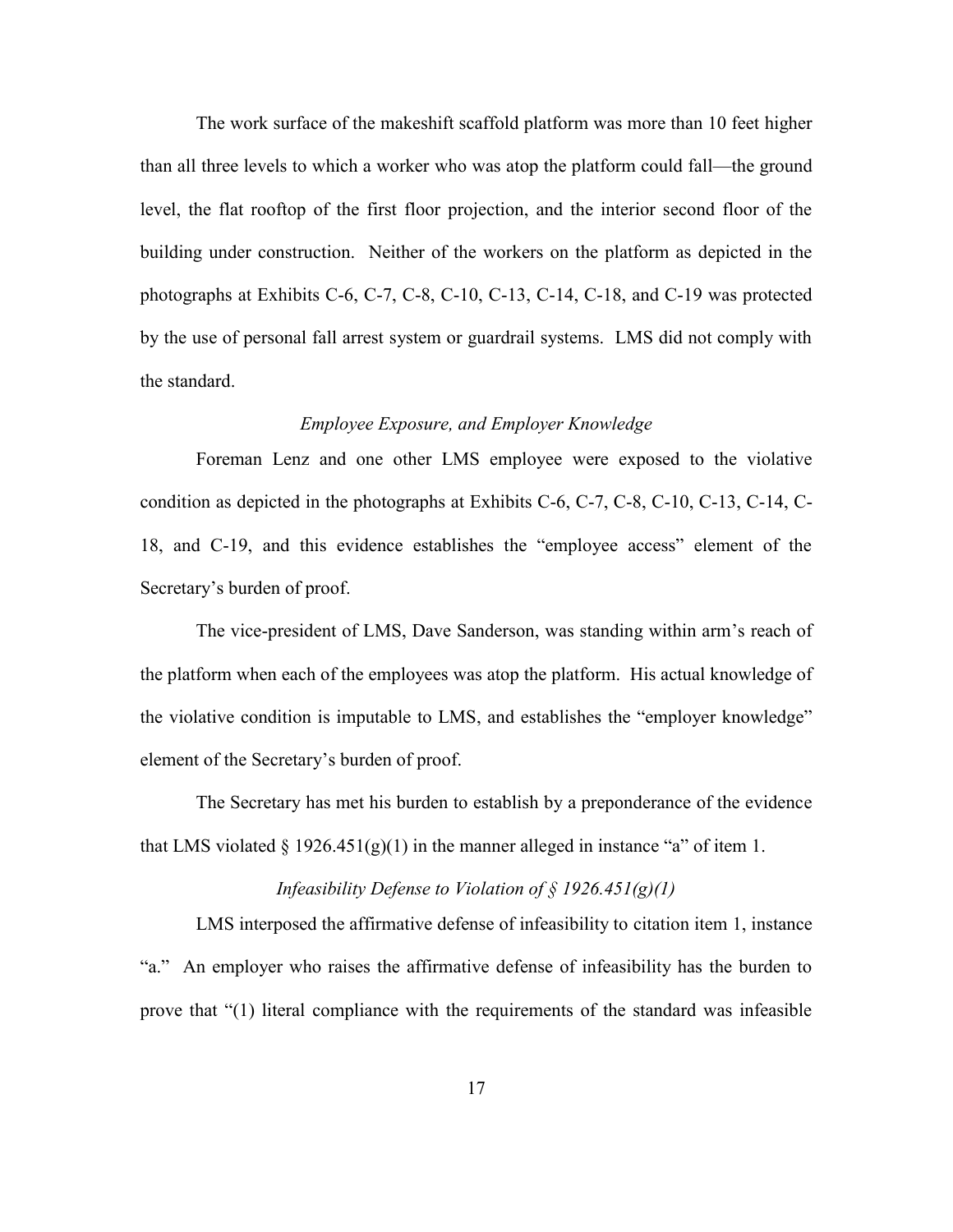under the circumstances and (2) *either* an alternative method of protection was used *or* no alternative means of protection was feasible." *State Sheet Metal Co.*, 16 BNA OSHC 1155, 1160 (No. 90-1620, 1993) (consolidated) (emphasis in original).

LMS's foreman, who was one of the two LMS employees exposed to the hazardous condition, acknowledged in his testimony that it had not been necessary for anyone to step onto the makeshift elevated platform on the telehandler. (T. 104-107). The foreman's forthright testimony on this point was reliable and credible, and it vitiates the claim that it was impossible to perform required work without violating  $\S$  1926.451(g)(1). LMS has failed to establish the affirmative defense of infeasibility as to instance "a" of item 1.

## *Classification of Violation of § 1926.451(g)(1)*

The Act provides that a violation is "serious" if "there is substantial probability that death or serious physical harm could result." 29 U.S.C.  $\S 666(k)$ . "[Section 666(k)] does not mean that the occurrence of an accident must be a substantially probable result of the violative condition but, rather, that a serious injury is the likely result should an accident occur." *Pete Miller, Inc.,* 19 BNA OSHC 1257, 1258 (No. 99-0947, 2000).

If either of the workers had fallen from the makeshift platform onto any of the three levels below it (the ground level, the flat rooftop of the first floor projection, or the interior floor for the second story) serious injury, and possibly even a fatal injury, could result. (T. 61). The violation is correctly classified as "serious."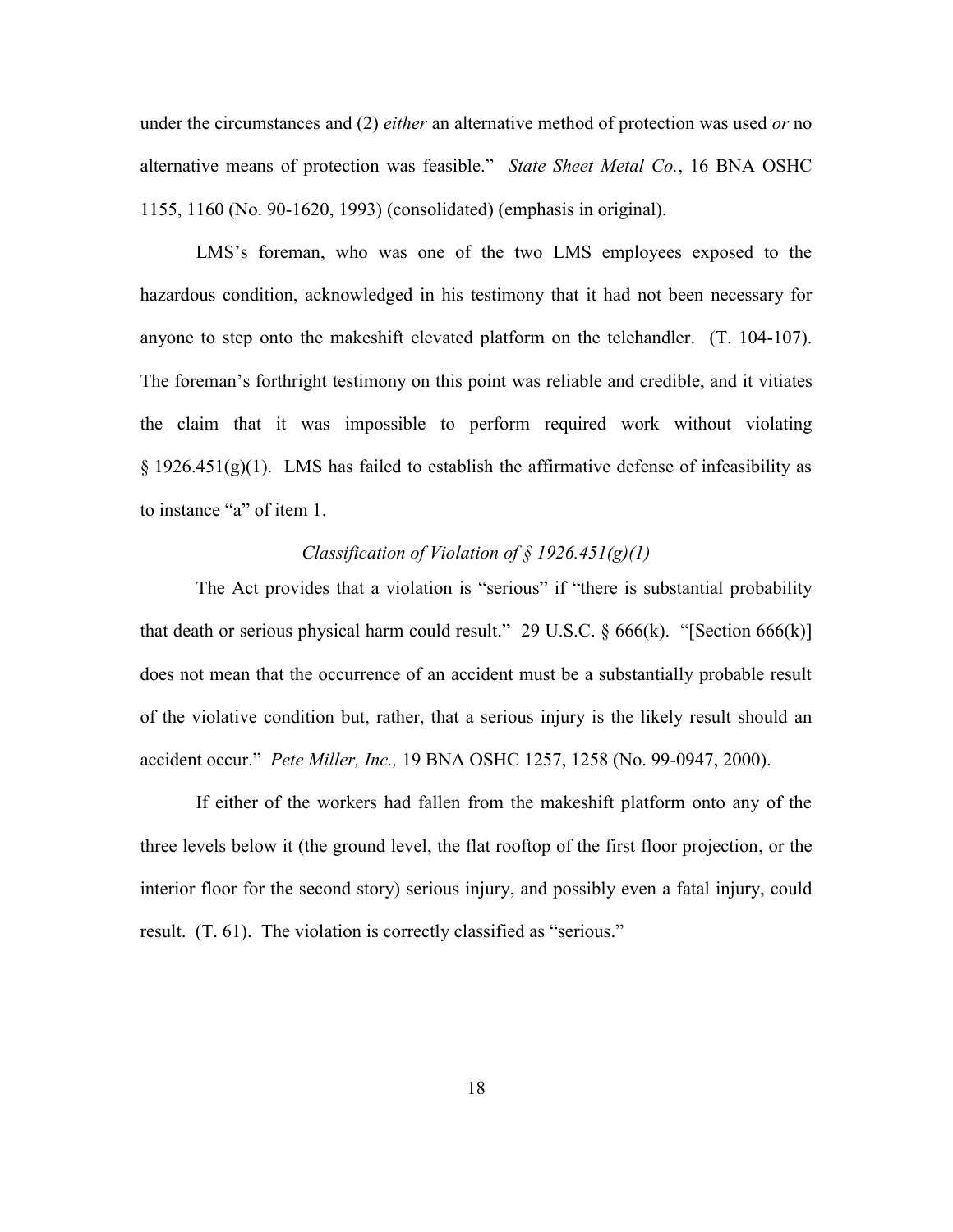### Citation Item 1, instance " $b$ " – Foreman Lenz standing on top plate of wall

Instance "b" of citation item 1 alleges that LMS violated  $\S$  1926.501(b)(1) when "an employee was working without fall protection on surface below the partially constructed roof that was unprotected and 20 feet above ground level." At the outset of the hearing, the parties expressed their common understanding that instance "b" pertained to the foreman, Lenz, having been standing on the top plate of the wall without fall protection while adjusting roof trusses, as is depicted in the photographs at Exhibits C-2, C-3, C-4 and C-5. The parties also expressed their common understanding that as to the violation alleged in instance "b", that LMS was interposing the affirmative defense of unpreventable employee misconduct. (T. 16-17).

### *Applicability of § 1926.501*

The cited standard is contained in § 1926.501, which by its terms "sets forth requirements for employers to provide fall protection systems."  $\S$  1926.501(a)(1). The Secretary cited subparagraph  $(b)(1)$  of § 1926.501 to be applicable standard. That subparagraph provides:

> (b)(1) *Unprotected sides and edges.* Each employee on a walking/working surface (horizontal and vertical surface) with an unprotected side or edge which is 6 feet  $(1.8 \text{ m})$  or more above a lower level shall be protected from falling by the use of guardrail systems, safety net systems, or personal fall arrest systems.

While paragraph (b) of § 1926.501 *does* indeed apply to the alleged violative condition, its subparagraph (1) does not. Rather, because the Ivy Bridge Townhomes construction site involved residential construction, subparagraph (13) of paragraph (b)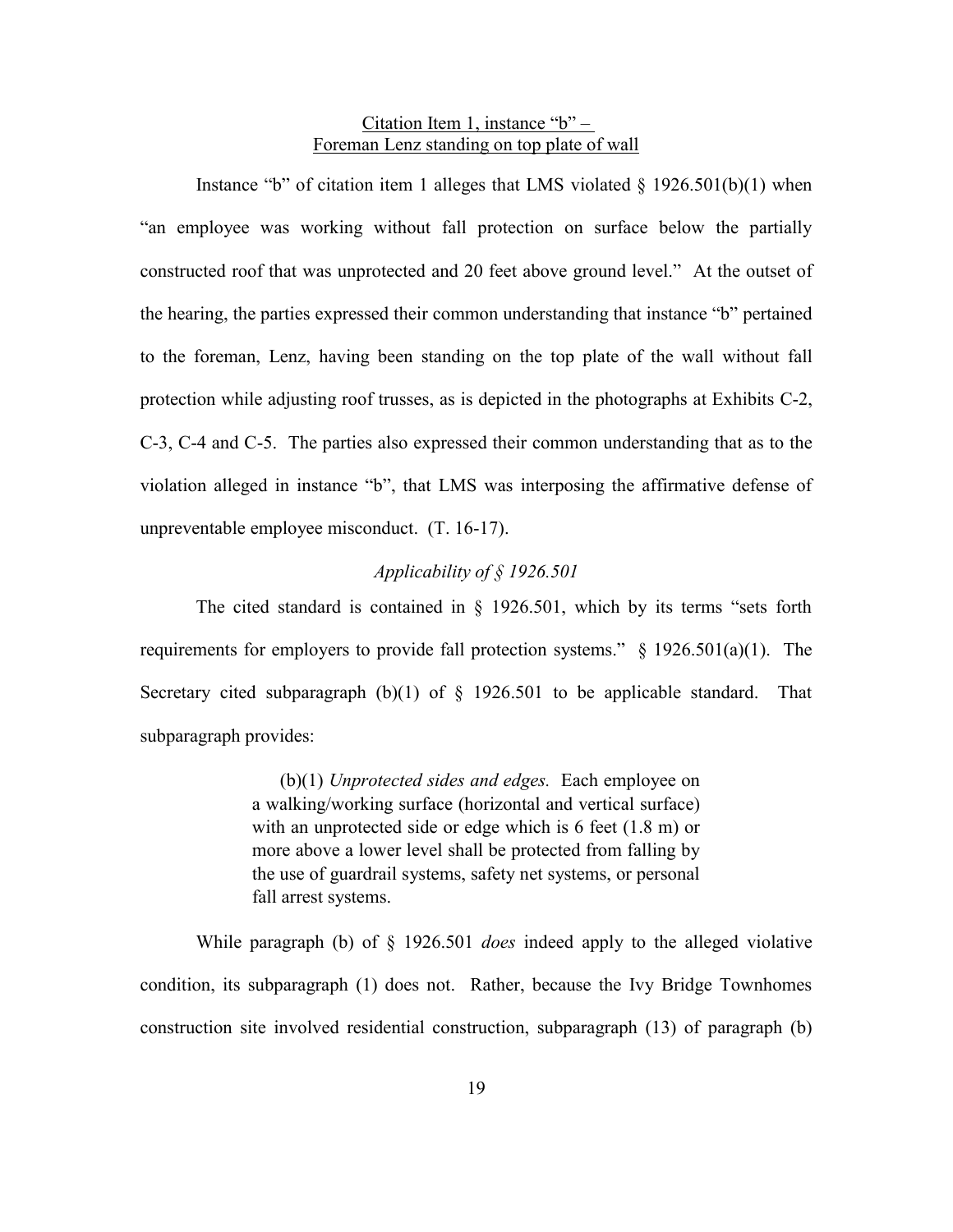applies. Subparagraph (b)(13) is applicable to "residential construction," and provides as follows:

> (13) *Residential construction.* Each employee engaged in residential construction activities 6 feet (1.8 m) or more above lower levels shall be protected by guardrail systems, safety net system, or personal fall arrest system unless another provision in paragraph (b) of this section provides for an alternative fall protection measure. Exception: When the employer can demonstrate that it is infeasible or creates a greater hazard to use these systems, the employer shall develop and implement a fall protection plan which meets the requirements of paragraph (k) of § 1926.502.

> **Note:** There is a presumption that it is feasible and will not create a greater hazard to implement at least one of the above-listed fall protection systems. Accordingly, the employer has the burden of establishing that it is appropriate to implement a fall protection plan which complies with § 1926.502(k) for a particular workplace situation, in lieu of implementing any of those systems.

Subparagraph  $(b)(13)$  was specifically promulgated to address the "unique work" conditions" involved in residential construction work and to be the standard that applies to that unique work environment. Safety Standards for Fall Protection in the Construction Industry, 59 Fed. Reg. 40672, 40695 (Aug. 9, 1994); OSHA Directive STD 03-11-002, "Compliance Guidance for Residential Construction," published Dec. 16, 2010, at page 14 (stating that "a citation for violating 1926.501(b)(13) should be issued" for an employer that is engaged in residential construction and that "does not provide guardrail systems, safety net systems, personal fall arrest systems, or other fall protection allowed under 1926.501(b)").

The purpose of the conditional clause in subparagraph (13) ("unless another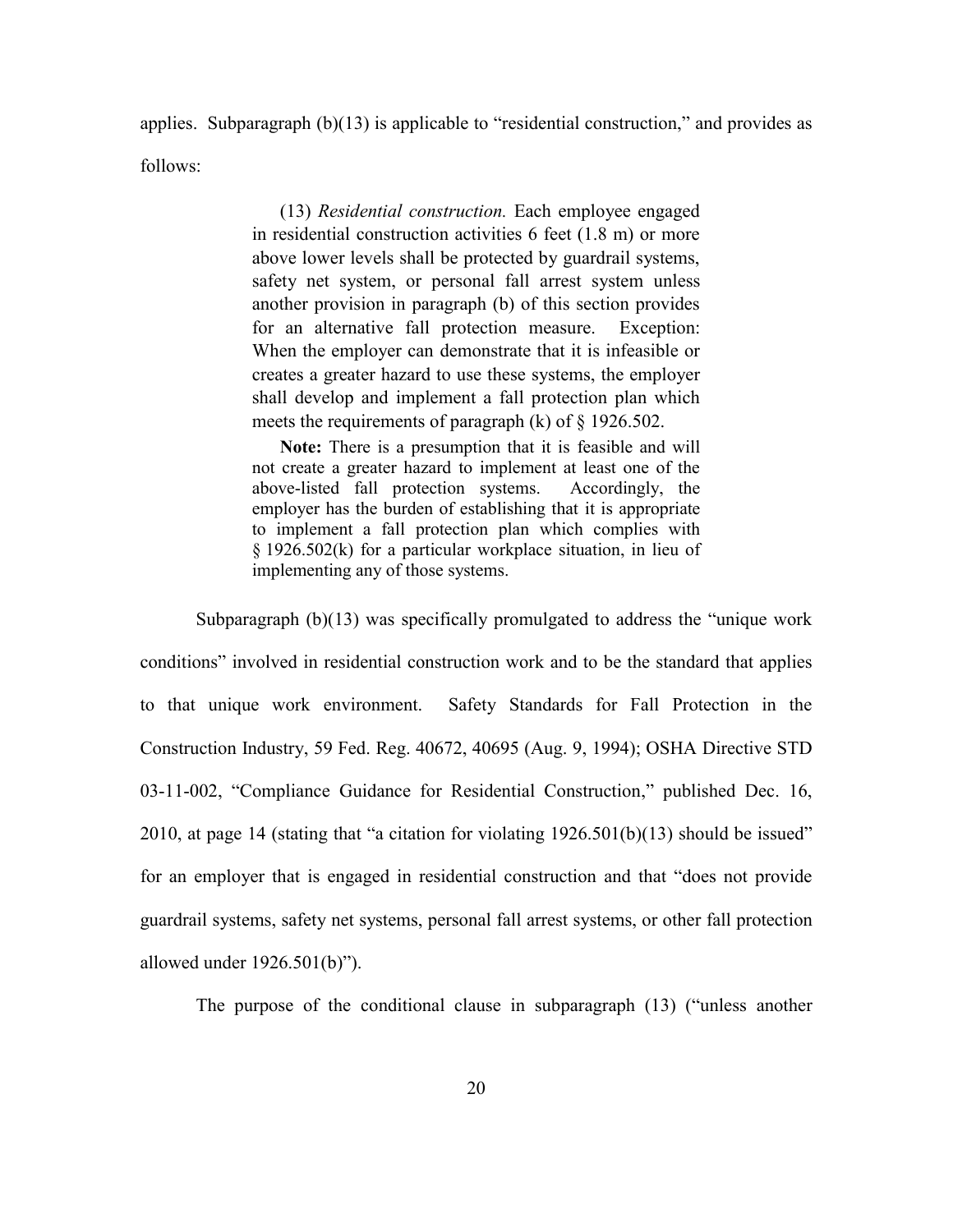provision in paragraph (b) of this section provides for an alternative fall protection measure") is not for any such alternative measure to supplant subparagraph (13) as the applicable standard for the residential construction environment. Rather, the implementation of any such alternative measure in a residential construction worksite would establish compliance with subparagraph (13). *See* Safety Standards for Fall Protection in the Construction Industry, *supra*, 59 Fed. Reg. at 40693 (noting that as to compliance with subparagraph  $(b)(13)$ , "if another provision in paragraph  $(b)$  allows an alternative fall protection measure, such as covers over holes, those alternatives measures are also acceptable and do not need to be documented in a fall protection plan in order to be used"); *see also* OSHA Instruction STD 3.1, "Interim Fall Protection Compliance Guidelines for Residential Construction*,*" issued December 8, 1995 (providing that "[f]ailure to provide fall protection in accordance with any part of this directive shall be cited as a violation of 1926.501(b)(13)"), superseded by OSHA Instruction STD 03-00- 001, "Plain Language Revision of OSHA Instruction STD 3.1," dated June 18, 1999, which in turn was cancelled by OSHA Directive STD 03-11-002, *supra*.

For purposes of determining the applicability of subparagraph (13) of § 1926.501(b), the Secretary interprets the term "residential construction" "as covering construction work that satisfies the following two elements: (1) the end-use of the structure being built must be as a home, i.e., a dwelling; and (2) the structure being built must be constructed using traditional wood frame construction materials and methods." OSHA Directive STD 03-11-002, *supra*, at page 11. The Ivy Bridge Townhomes construction site plainly meets this definition of the term "residential construction," and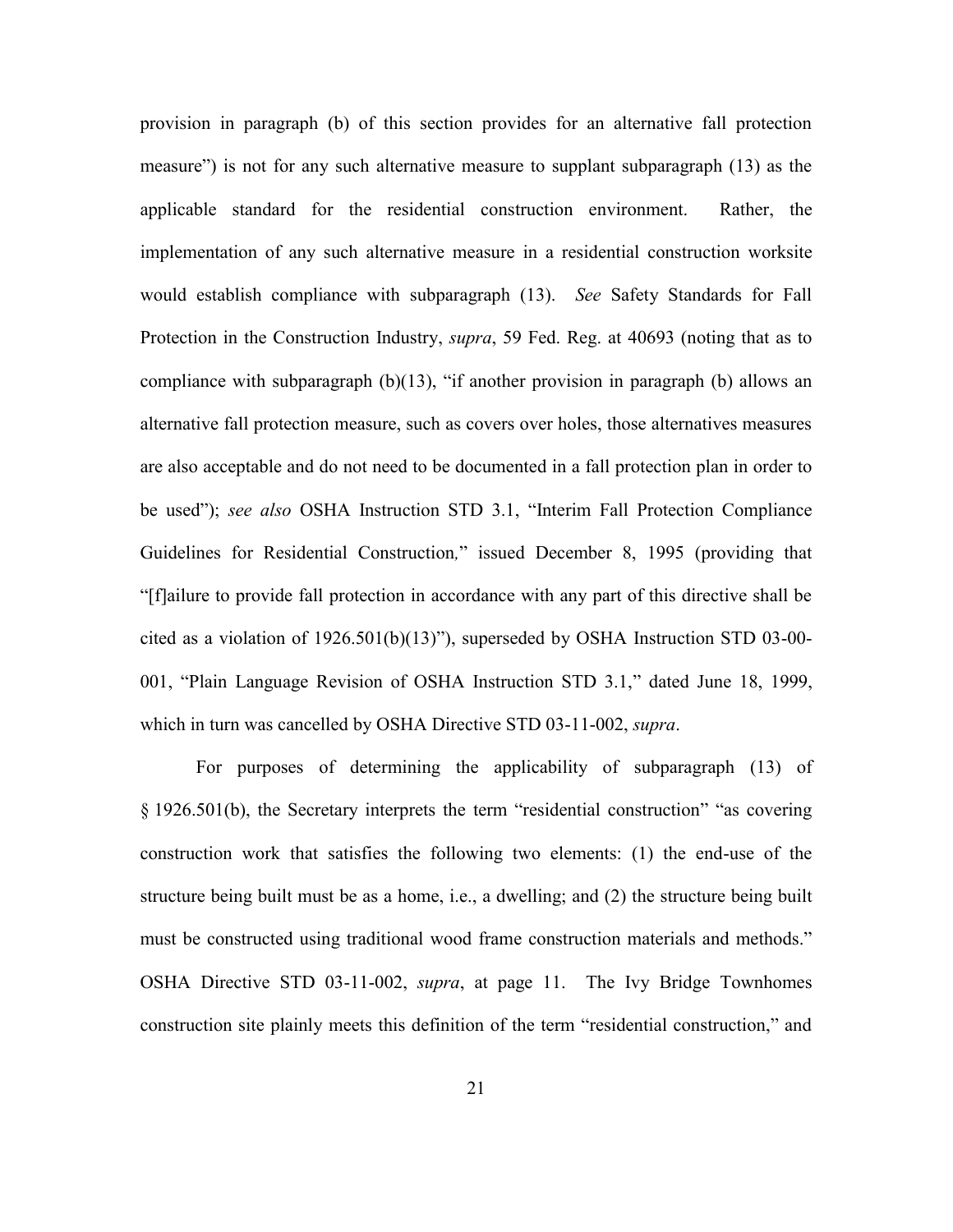thus the applicable standard is subparagraph  $(13)$  of § 1926.501(b), and not subparagraph (1) as originally alleged in the citation.

Because the Secretary did not cite  $\S$  1926.501(b)(13) as the applicable standard, either the violation as alleged must be vacated because the standard that was cited is not applicable to the alleged violative condition, or the alleged violation must be amended *sua sponte* by the Commission to allege the standard that is applicable.

"The Commission has recognized that amendments, including those made *sua sponte*, are routinely permissible where they merely add an alternative legal theory, but do not alter the essential factual allegations contained in the citation." *Avcon, Inc.*, 23 BNA OSHC 1440, 1451 (No. 98-0755, 2011) (consolidated), quoting *N.Y. State Elec. & Gas Corp.*, 17 BNA OSHC 1129, 1132 (No. 91-2897, 1995) (internal quotes omitted). Such a *sua sponte* amendment is not appropriate if the respondent would be prejudiced thereby. "In determining whether a party has been prejudiced, the Commission looks 'at whether the party had a fair opportunity to defend and whether it could have offered any additional evidence if the case was retried.'" *Id.* at 1451-52 quoting *Nuprecon LP*, 22 BNA OSHC 1937, 1939 (No. 08-1037, 2009).

Amending the alleged violation described in instance "b" of item 1 to allege a violation of subparagraph (13) of  $\S$  1926.501(b) rather than subparagraph (1) would not prejudice LMS. *Id.* (reflecting the Commission's *sua sponte* amendment of a citation to allege the applicable standard to be subparagraph  $(2)(i)$  of § 1926.501(b), rather than the originally cited subparagraph (1) of 1926.501(b)). LMS had a fair opportunity to defend the allegation that it lacked fall protection required by § 1926.501(b). LMS does not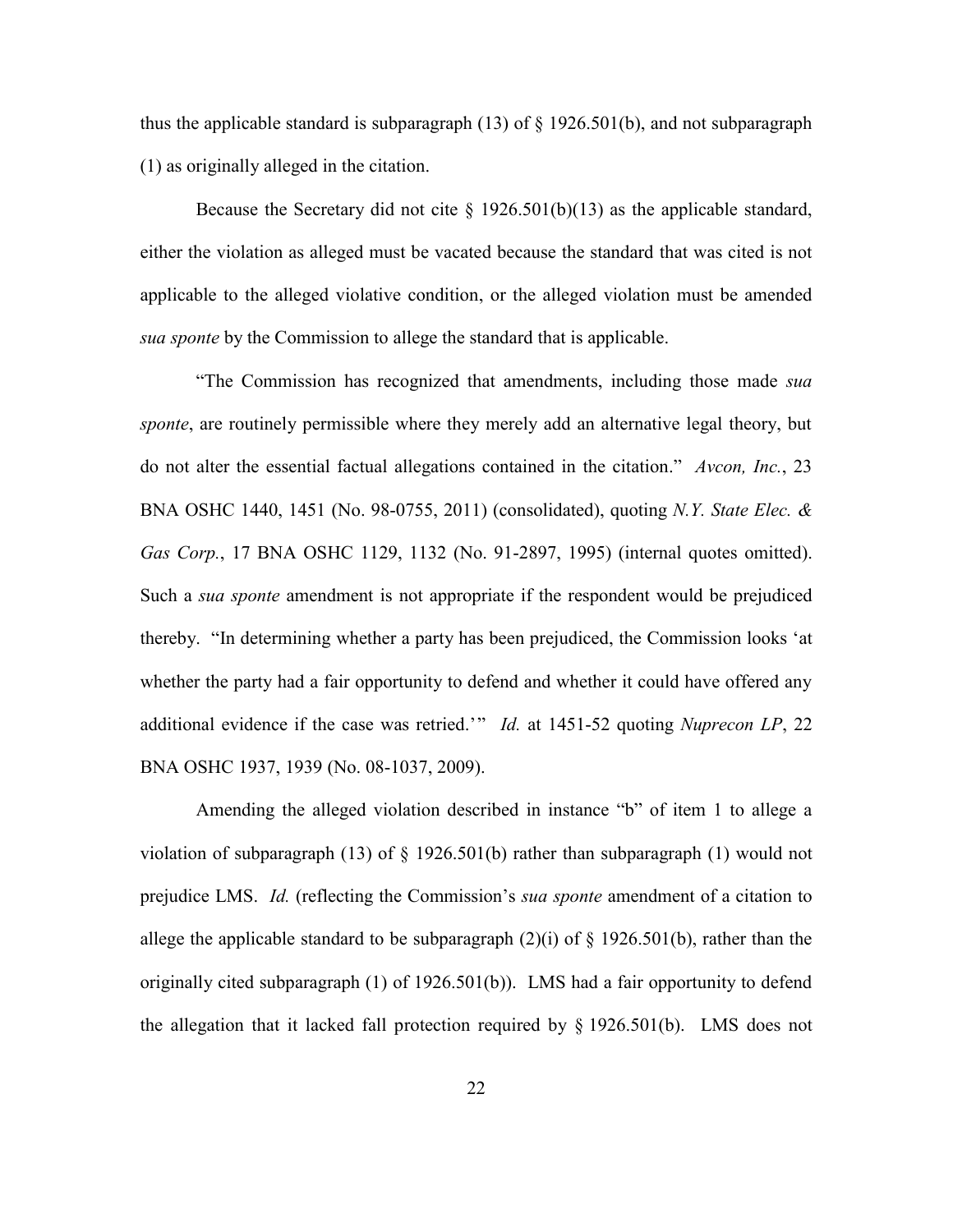dispute that Lenz was not utilizing any fall protection system, and it seeks to avoid responsibility for the violation by establishing the affirmative defense of unpreventable employee misconduct. Instance "b" of item 1 is therefore ordered amended *sua sponte* to allege a violation of  $\S$  1926.501(b)(13).

## *Violation of § 1926.501(b)(13)*

The Findings of Fact at ¶¶ 4–6 & 14 *supra* establish that while foreman Lenz was positioned on the top plate of the wall to adjust roof trusses (as depicted in the photographs at Exhibits C-2, C-3, C-4 and C-5), he was engaged in residential construction and was exposed to a fall of more than six feet above lower levels without utilizing any fall protection system prescribed by  $\S$  1926.502(b)(13). Lenz was a supervisor and his awareness of his own violative conduct is sufficient for the Secretary to meet his burden to prove that LMS had knowledge of the violative condition, without having to demonstrate any inadequacy or defect in LMS's safety program.<sup>3</sup> *Dover* 

<sup>&</sup>lt;sup>3</sup> Imputing Lenz's knowledge of his own misconduct to LMS is consistent with Commission precedent and the precedent of the two circuit courts of appeal to which judicial review may be sought here pursuant to 29 U.S.C. § 660(a) (i.e., either the D.C. Circuit or the Second Circuit). *See N. Y. State Elec. & Gas Corp. v. Sec'y of Labor*, 88 F.3d 98, 107 (2d Cir. 1996) (discussing the analytic framework that some circuit courts of appeal apply on the "employer knowledge" element of the Secretary's burden of proof where the alleged violative conduct is that of a supervisor). Imputation of Lenz's knowledge of his own misconduct to LMS would be appropriate even if the analytic framework adopted by some other circuit courts of appeal were operative here. *See, e.g., W.G. Yates & Sons Constr. Co., Inc. v. Occupational Safety & Health Review Comm'n,*  459 F.3d 604, 609 n. 8 (5th Cir. 2006) (holding that where a supervisor has failed to comply with a safety standard, "employer knowledge must be established, not vicariously through the violator's knowledge, but by either the employer's actual knowledge, or by its constructive knowledge based on the fact that the employer could, under the circumstances of the case, foresee the unsafe conduct of the supervisor [that is, with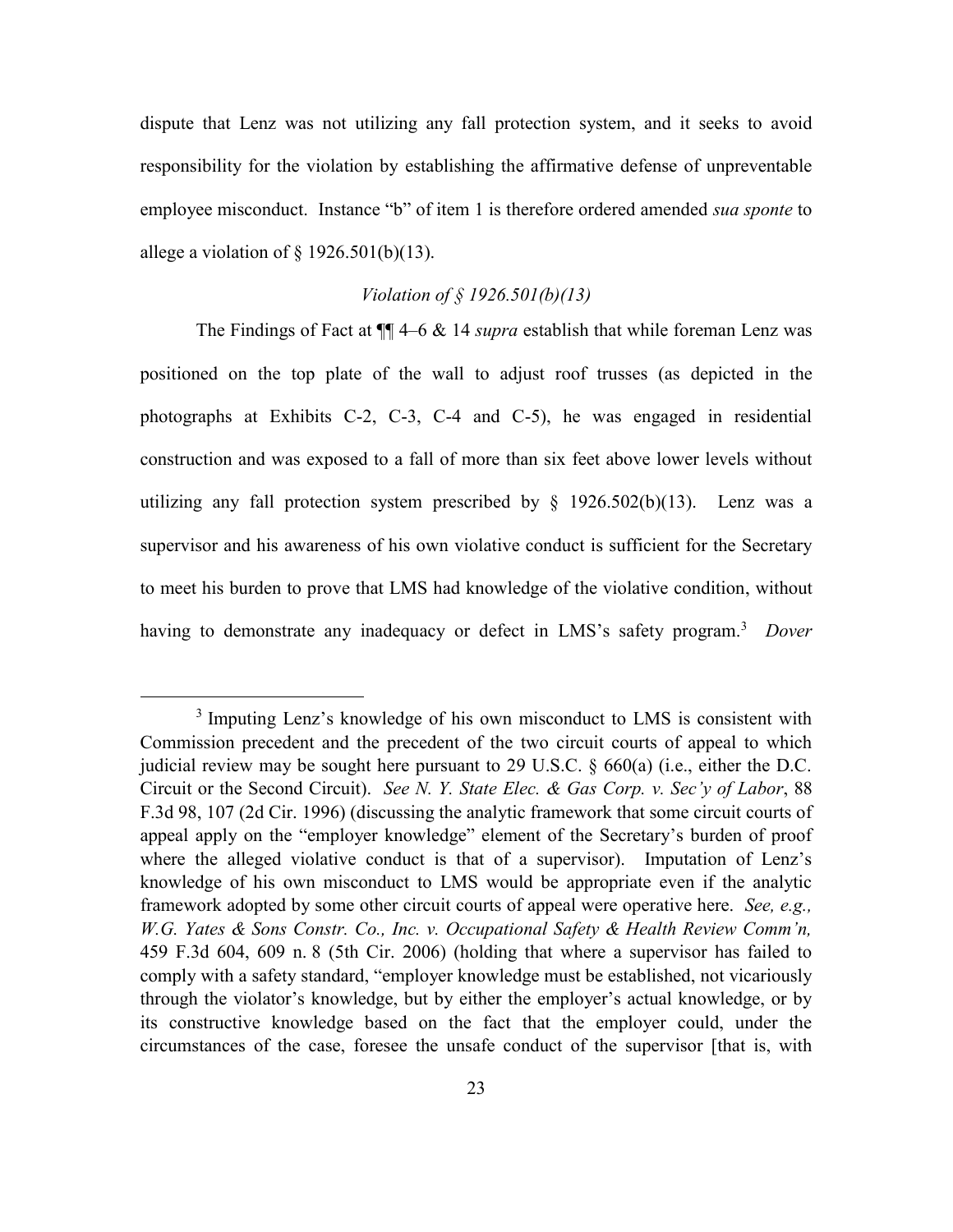#### *Elevator*, 16 BNA OSHC 1281, 1286 (No. 91-862, 1993).

## *Affirmative Defense of Unpreventable Employee Misconduct to Citation Item 1, instance "b"*

To establish the affirmative defense of unpreventable employee misconduct, LMS must show that it "(1) established work rules designed to prevent the violative conditions from occurring; (2) adequately communicated those rules to its employees; (3) took steps to discover violations of those rules; and (4) effectively enforced the rules when violations were discovered." *Manganas Painting Co.*, 21 BNA OSHC 1964, 1997 (No. 94-0588, 2007). An employer's burden to establish this defense is "more rigorous" where, as here, a violation involves the misconduct of a supervisor, since a supervisor's duties include "protect[ing] the safety of employees under his supervision" and the supervisor's misconduct is "strong evidence that the employer's safety program is lax." *Stark Excavating, Inc.*, 24 BNA OSHC 2218, 2220 (No. 09-0004, 2014) (consolidated) *aff'd,* 811 F.3d 922 (7th Cir. 2016), quoting *CBI Servs., Inc.*, 19 BNA OSHC 1591, 1603 (No. 95-0489, 2001), *aff'd per curiam*, 53 F. App'x 122 (D.C. Cir. 2002) (unpublished).

Here, LMS had an established work rule designed to prevent the violative condition—the Company Safety Plan required "100% fall protection CONTROLS

evidence of lax safety standards]"); *accord Comtran Grp., Inc. v. Department of Labor,* 722 F.3d 1304 (11th Cir. 2013). Here, as discussed *infra* in connection with the defense of unpreventable employee misconduct, on the record as a whole, the Secretary would have met his burden to establish employer knowledge of the supervisory misconduct by virtue of LMS having maintained an inadequate safety program. *Cf. Spirit Aerosystems, Inc.*, 25 BNA OSHC 1093, 1095 (No. 10-1697, 2014) (deciding that "[u]nless … evidence clearly preponderates against complainant, the Judge must either deny [a FRCP Rule 52] motion or defer disposition until the conclusion of respondent's case") (citing *Morgan & Culpepper, Inc.*, 5 BNA OSHC 1123, 1124-25 (No. 9850, 1977), *aff'd in relevant part*, 676 F.2d 1065 (5th Cir. 1982)).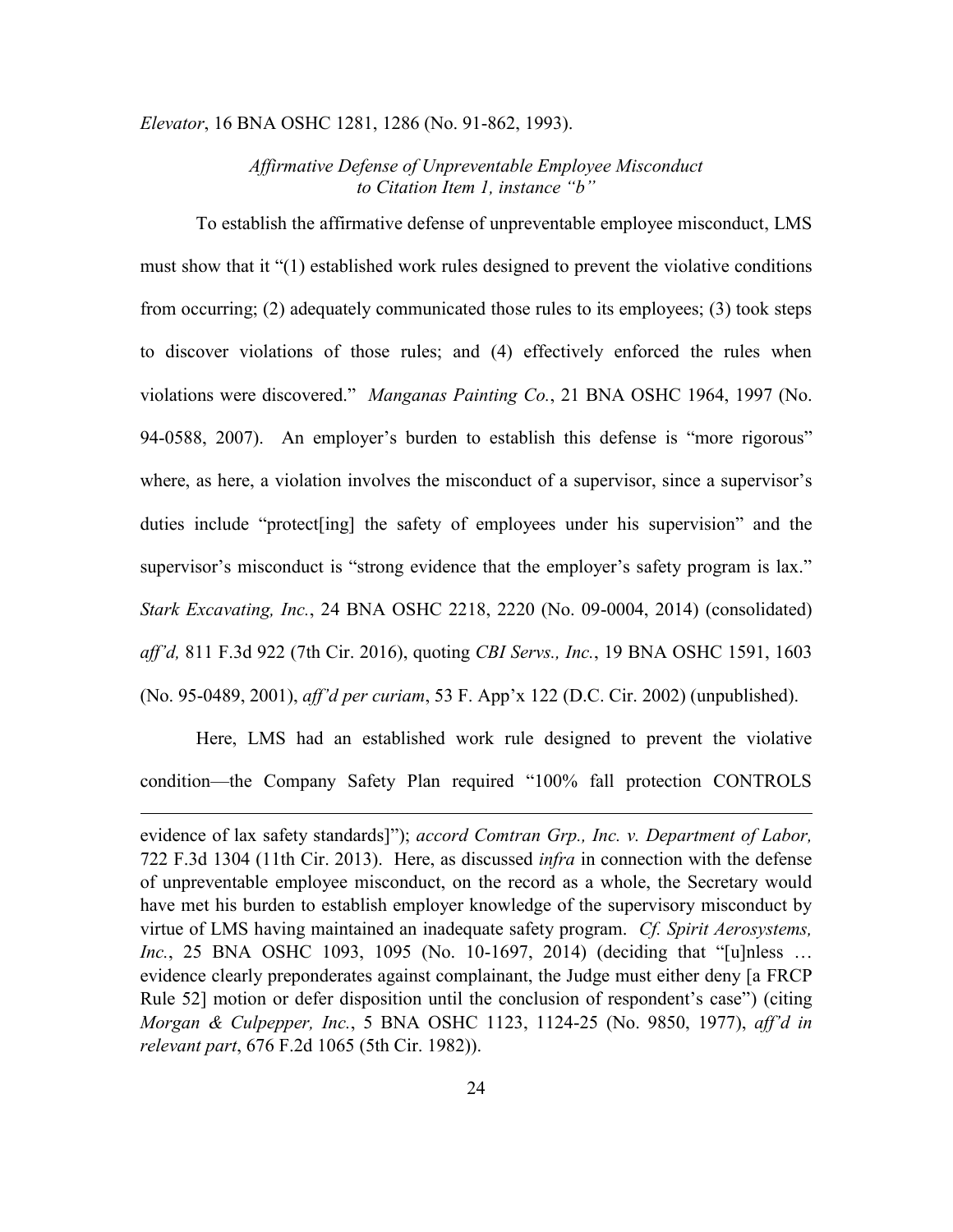utilizing" personal fall arrest systems (PFAS) during installation of roof trusses, subject to exception.<sup>4</sup> LMS adequately communicated this rule to its employees, as demonstrated by Lenz's knowledge of that rule. LMS also took steps to discover violations of that rule by having a supervisor on construction sites whose responsibilities included assuring employee compliance with company safety rules.

The evidence is insufficient to establish the fourth enumerated element of the defense, however—that LMS effectively enforced the rule when a violation was discovered. The photographs that show Lenz in violation of  $\S$  1926.501(b)(13) at Exhibits C-1 and C-3 also depict another LMS employee standing on the center chord of one of the roof trusses about 10 to 15 feet away from Lenz. Lenz and the other employee were plainly visible to each other, and the other employee was violating the same work rule that Lenz was violating in his plain view. (T. 96-98). Unlike Lenz, however, that employee was not disciplined for violating the work rule. (T. 100).

<sup>4</sup> The Company Safety Plan established a blanket exception to the use of PFAS during the spreading of roof trusses based upon a predetermination that use of PFAS during that operation would create a greater hazard under all circumstances. (*See* Findings of Fact  $\P$  19–20). The standard at § 1926.501(b)(13) allows an employer to make a site-specific determination that a certain activity would create a greater hazard, but it does not allow an employer to predetermine that the use of conventional fall protection would create a greater hazard for a certain activity in all residential construction environments. *See* § 1926.502(k) (providing that where use of conventional fall protection systems in residential construction is infeasible or would create a greater hazard, the employer must create a fall protection plan "developed specifically for the site where the … residential construction work is being performed and the plan must be maintained up to date"). Nevertheless, since LMS is not claiming the benefit of this exception to providing conventional fall protection that is otherwise required by § 1926.501(b)(13), this deficiency in the Company Safety Plan does not bear directly on the adequacy of LMS's general work rule calling for 100% use of PFAS during installation of roof trusses.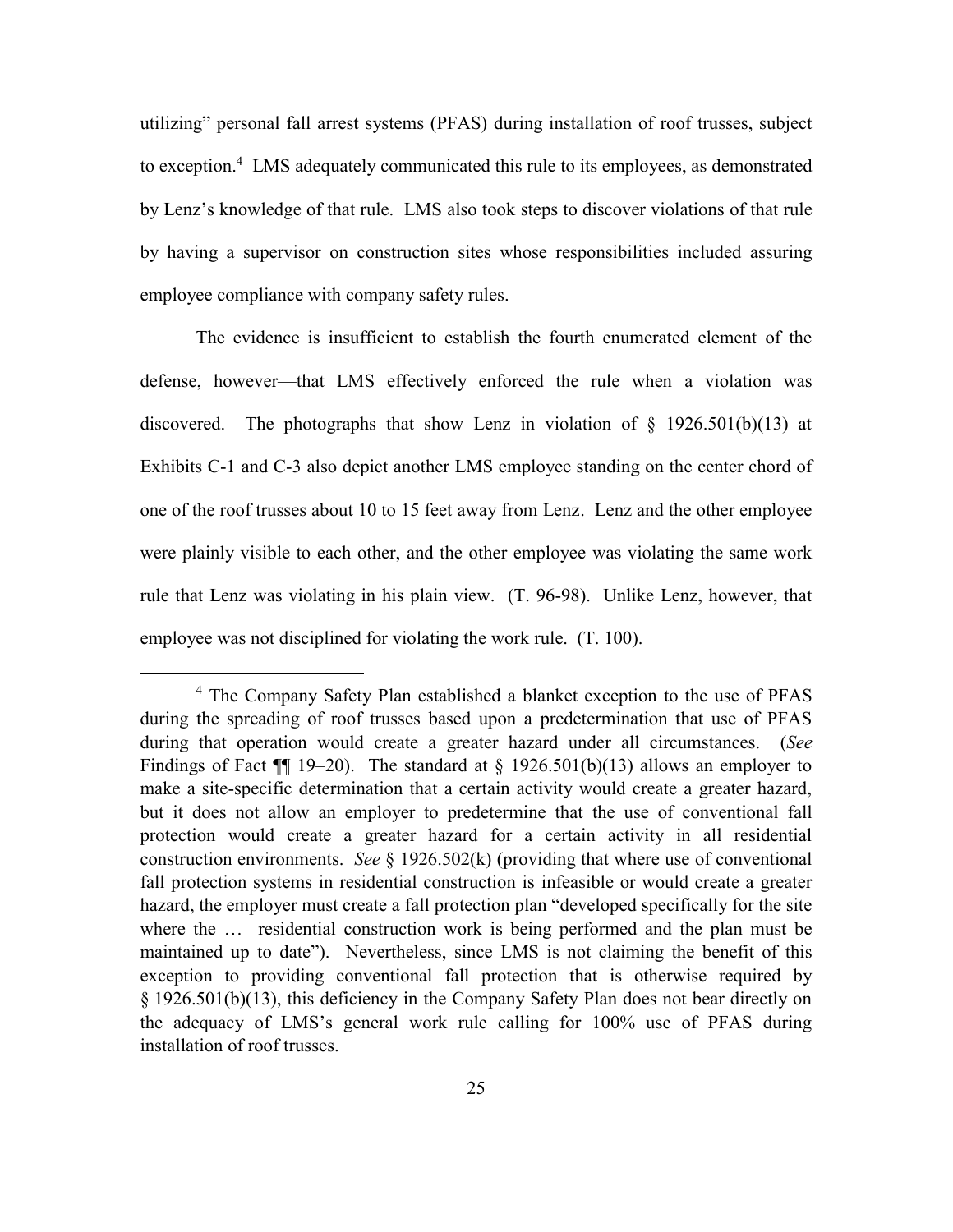The only evidence presented describing LMS's disciplinary policy is the following broad policy statement contained in the Company Safety Plan: "Management will take disciplinary action against an employee who willfully and repeatedly violates workplace safety rules." (Ex. R-1, p. 1). There was no evidence that LMS had developed or had implemented any formal disciplinary program or procedure. *Cf. Thomas Indus. Coatings, Inc.*, 23 BNA OSHC 2082, 2088-89 (No. 06-1542, 2012) (noting instances of employee discipline that were meted out prior to OSHA inspection pursuant to a disciplinary program). The only evidence of any LMS employee having ever been disciplined for failure to comply with any safety rule was the reprimand that Lenz received for the conduct described in instance "b"—and this was the only time over Lenz's six years' employment that LMS had disciplined him for not utilizing required fall protection. This evidence of a single instance of either pre- or post-inspection discipline does not suffice to establish that LMS had been effectively enforcing its work rules prior to the inspection. *See Jersey Steel Erectors*, 16 BNA OSHC 1162, 1165 n.3 (No. 90- 1307, 1993) (finding the employer's discipline of a foreman after the foreman's violative conduct was identified during an OSHA inspection did not reflect the existence of a "coherent and integrated policy designed to increase employee compliance with" company work rules), *aff'd* 19 F.3d 643 (3d Cir. 1994) (unpublished).

LMS has failed to carry its burden to establish the defense of unpreventable employee misconduct.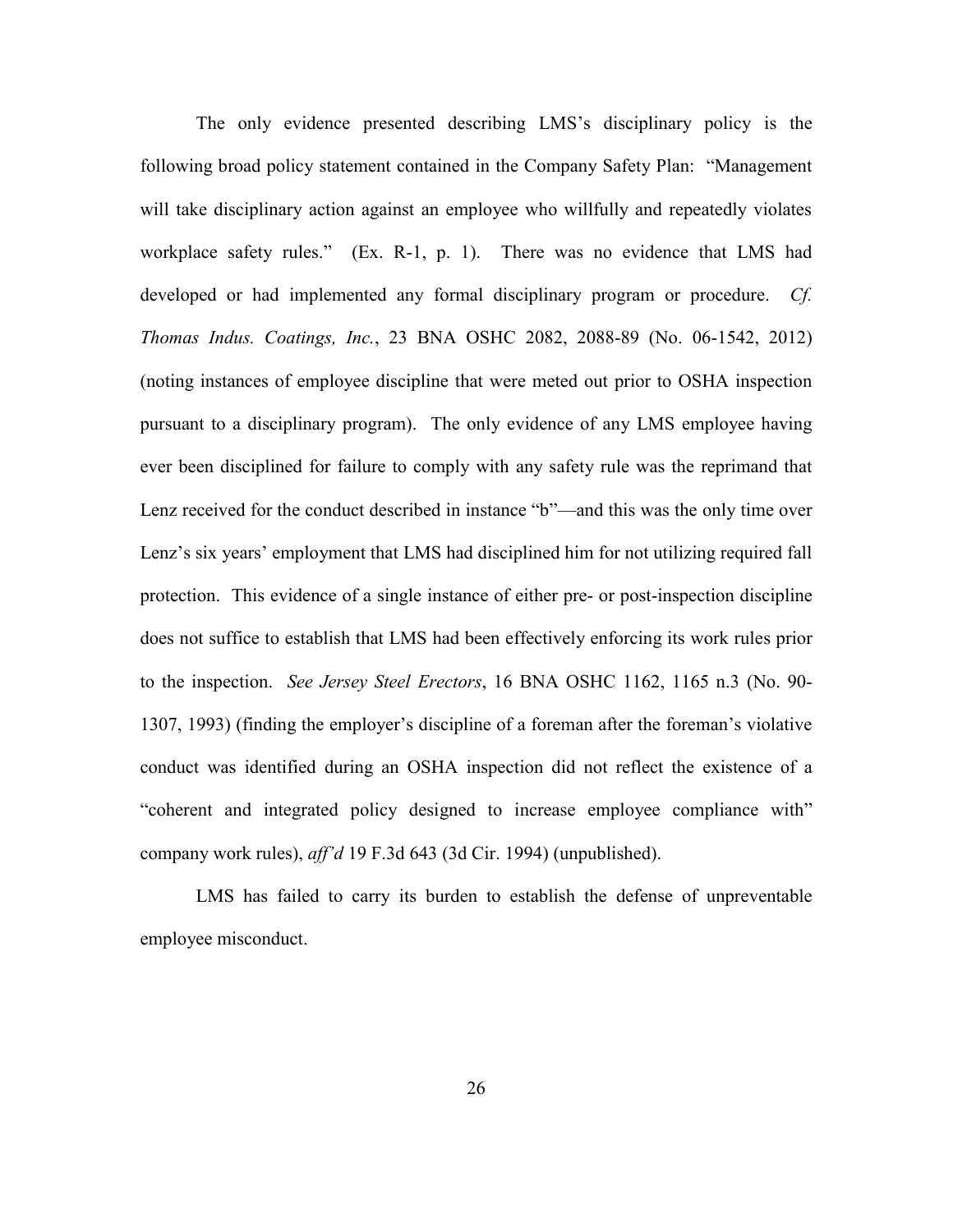## *Classification of Violation of Citation Item 1, Instance "b"*

Lenz was exposed to a fall of about eight feet to the interior of the building, eight feet to the flat roof of the first floor projection, and potentially about 18 to 20 feet to the ground level. Lenz's testimony that he was "very comfortable" working without fall protection and that he did not consider working without fall protection to have been a "serious" or "deadly" infraction was seemingly based on his confidence in his skills and his belief that he was not at serious risk of actually falling. (T. 93-94). As noted previously, it is not the probability of an accident occurring that renders a violation "serious" or not, but rather whether "a serious injury is the likely result should an accident occur." *Pete Miller, Inc., supra.* The violation described in instance "b" of citation item 1 is correctly classified as "serious." *See* Finding of Fact ¶ 15, *supra*.

## Citation Item 2 – Workers Installing Roof Sheathing

Citation item 2 alleged that LMS violated § 1926.501(b)(11) when LMS employees were installing roof sheathing without using fall protection on surfaces with unprotected sides, 20 feet above ground level. Section 1926.501(b)(11) is captioned "Steep roofs" and requires that "[e]ach employee on a steep roof with unprotected sides and edges 6 feet …. or more above lower levels shall be protected from falling by guardrail systems with toeboards, safety net systems, or personal fall arrest systems." At the outset of the hearing, the parties expressed their common understanding that LMS was asserting the affirmative defense of infeasibility to this alleged violation. (T. 31).

For the same reasons that were described *supra* in connection with instance "b" of item 1, the applicable standard is subparagraph (13) of § 1926.501(b), and not the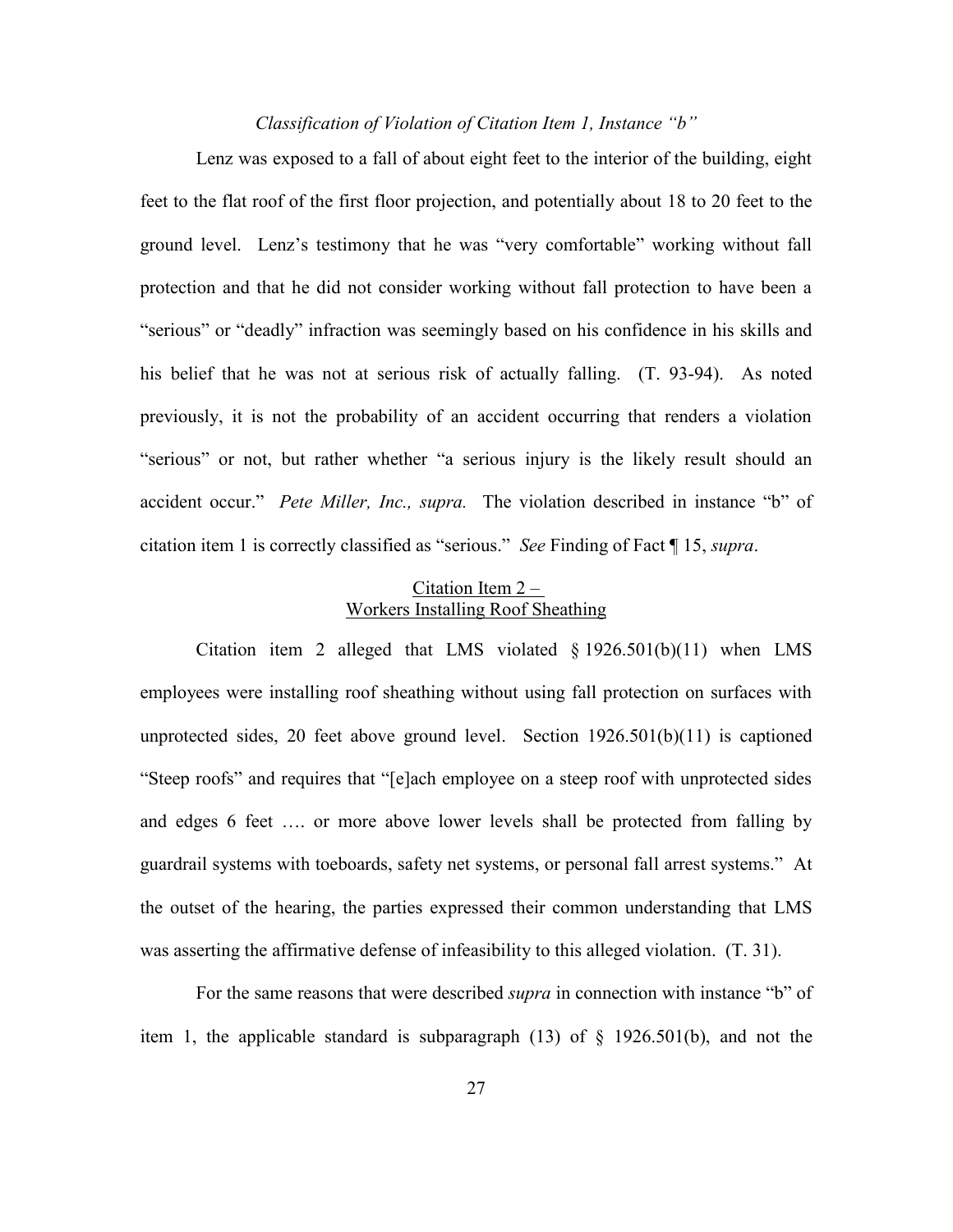originally cited subparagraph (11).<sup>5</sup> And also for the same reasons described *supra* in connection with instance "b" of item 1, citation item 2 is amended *sua sponte* to allege that subparagraph (13) of  $\S$  1926.501(b) is the standard that is applicable to the alleged violative condition. Similarly, LMS will not be prejudiced by the amendment because it had a fair opportunity to defend and could not have offered any additional evidence pertinent to the alleged violation if the case were retried.

The Findings of Fact at ¶¶ 4–5 & 21 *supra* establish the elements of the Secretary's burden of proof that LMS violated § 1926.501(b)(13) in the manner alleged in item 2. LMS seeks to avoid responsibility for the violation by establishing the affirmative defense of infeasibility.

The infeasibility defense is expressly integrated into subparagraph (b)(13). Subpart M defines the term "infeasible" as follows: "*Infeasible* means that it is impossible to perform the construction work using a conventional fall protection system (i.e., guardrail system, safety net system, or personal fall arrest system) or that it is technologically impossible to use any one of these systems to provide fall protection."<sup>6</sup>

 $<sup>5</sup>$  The parties stipulated that the roof in question was a "steep roof" as defined in</sup> subpart M at §1926.500(b). (Stip. No. 9). If LMS had been utilizing a fall protection system that had been compliant with subparagraph  $(11)$  of  $\S$  1926.501(b), LMS would have been deemed to have been compliant with § 1926.501(b)(13). *See* Safety Standards for Fall Protection in the Construction Industry, *supra*, 59 Fed. Reg. at 40693 (noting that as to compliance with subparagraph (b)(13), "if another provision in paragraph (b) allows an alternative fall protection measure, such as covers over holes, those alternatives measures are also acceptable and do not need to be documented in a fall protection plan in order to be used").

<sup>6</sup>Absent from this definition of "infeasible" is the concept of "economic infeasibility." *Cf. Dun-Par Engineered Form Co.*, 12 BNA OSHC 1962, 1986-87 (No.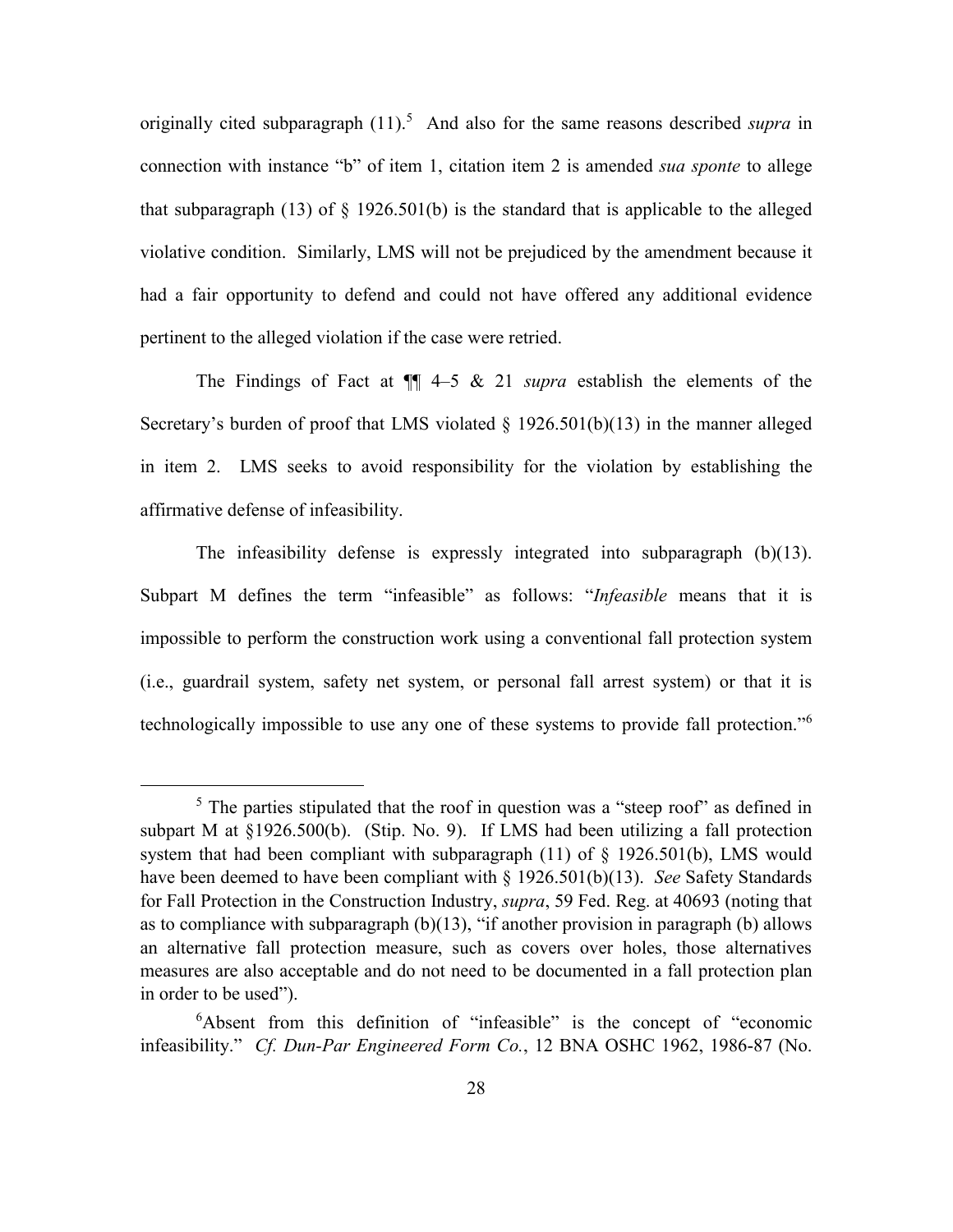§ 1926.500(b). The preamble to subpart M indicates that this definition was informed by case law involving the infeasibility defense. "Safety Standards for Fall Protection in the Construction Industry," 59 Fed. Reg. 40672, 40678 (August 9, 1994) (stating that the definition of the term "infeasible" "has evolved from litigation involving contested citations where employers have asserted that compliance with an OSHA requirement was 'infeasible' or 'impossible'").

As set forth in Finding of Fact ¶ 24, *supra*, LMS did not carry its burden to demonstrate that use of conventional fall protection systems was technologically impossible for the workers who were installing sheathing as depicted in the photographs at Exhibits C-6, C-7, C-8, C-10, C-13, C-14, C-18, and C-19. Nevertheless, even if the scant and conclusory testimony that the use of conventional fall protection systems was

<sup>82-928, 1986) (</sup>recognizing economic factors in rejecting infeasibility defense because employer had not shown that the costs were unreasonable in light of the protection afforded and had not shown what effect the added costs would have on its contract or on its business as a whole). The preamble to subpart M expressly states that "infeasibility" of compliance within subpart M does not encompass claims of "economic infeasibility." Safety Standards for Fall Protection in the Construction Industry, *supra*, 59 Fed. Reg. at 40685 (stating that OSHA "does not consider 'economic infeasibility' to be a basis for failing to provide conventional fall protection for employees … performing residential construction work," and that OSHA "has consistently maintained, and the record for this rulemaking shows, that the industry can either absorb the costs of compliance with revised subpart M or pass those costs along to its customers").

In any event, LMS's position here appears to be that providing fall protection was technologically impossible, not that compliance may have been technologically possible, but nonetheless economically infeasible. But even if LMS had intended to assert "economic infeasibility" of compliance, and assuming that such a defense is cognizable against a violation of  $\S$  1926.501(b)(13), LMS failed to present sufficient evidence to prove that defense under *Dun-Par*.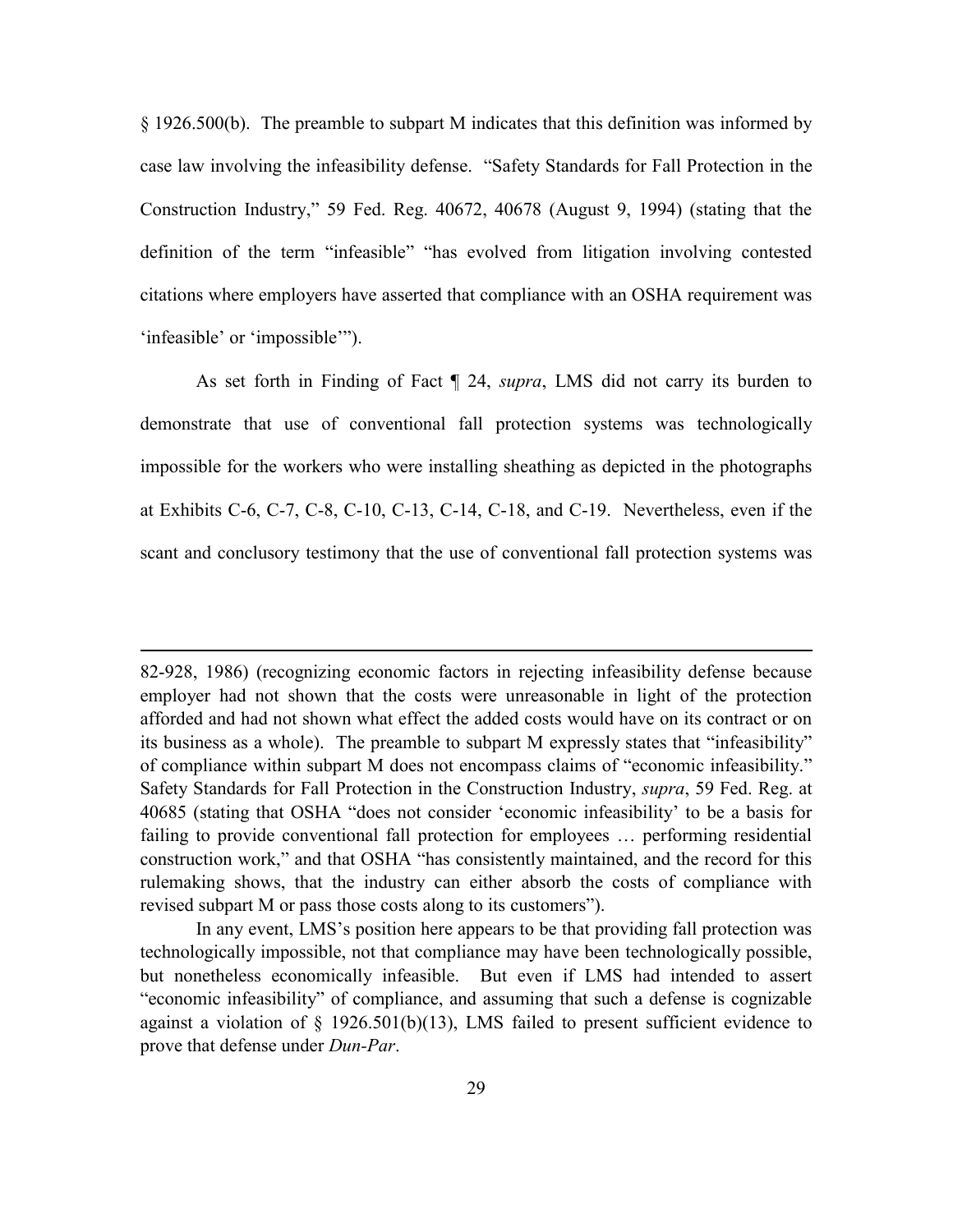not technologically possible was accepted at face value (T. 135-140), the infeasibility defense fails.

Under  $\S$  1926.501(b)(13), once an employer establishes that utilizing conventional fall protection systems is infeasible for any aspect of residential construction, the standard allows an employer to perform the construction work without using a conventional fall protection system, but only if the employer has "develop[ed] and implement[ed] a fall protection plan which meets the requirements of paragraph (k) of § 1926.502." Paragraph (k) of § 1926.502 provides as follows:

(k) *Fall protection plan.* This option is available only to employees engaged in leading edge work, precast concrete erection work, or residential construction work (See  $\S$  1926.501(b)(2), (b)(12), and (b)(13)) who can demonstrate that it is infeasible or it creates a greater hazard to use conventional fall protection equipment. The fall protection plan must conform to the following provisions.

(1) The fall protection plan shall be prepared by a qualified person and developed specifically for the site where the leading edge work, precast concrete work, or residential construction work is being performed and the plan must be maintained up to date.

(2) Any changes to the fall protection plan shall be approved by a qualified person.

(3) A copy of the fall protection plan with all approved changes shall be maintained at the job site.

(4) The implementation of the fall protection plan shall be under the supervision of a competent person;

(5) The fall protection plan shall document the reasons why the use of conventional fall protection systems (guardrail systems, personal fall arrest systems, or safety nets systems) are infeasible or why their use would create a greater hazard.

(6) The fall protection plan shall include a written discussion of other measures that will be taken to reduce or eliminate the fall hazard for workers who cannot be provided with protection from the conventional fall protection systems. For example, the employer shall discuss the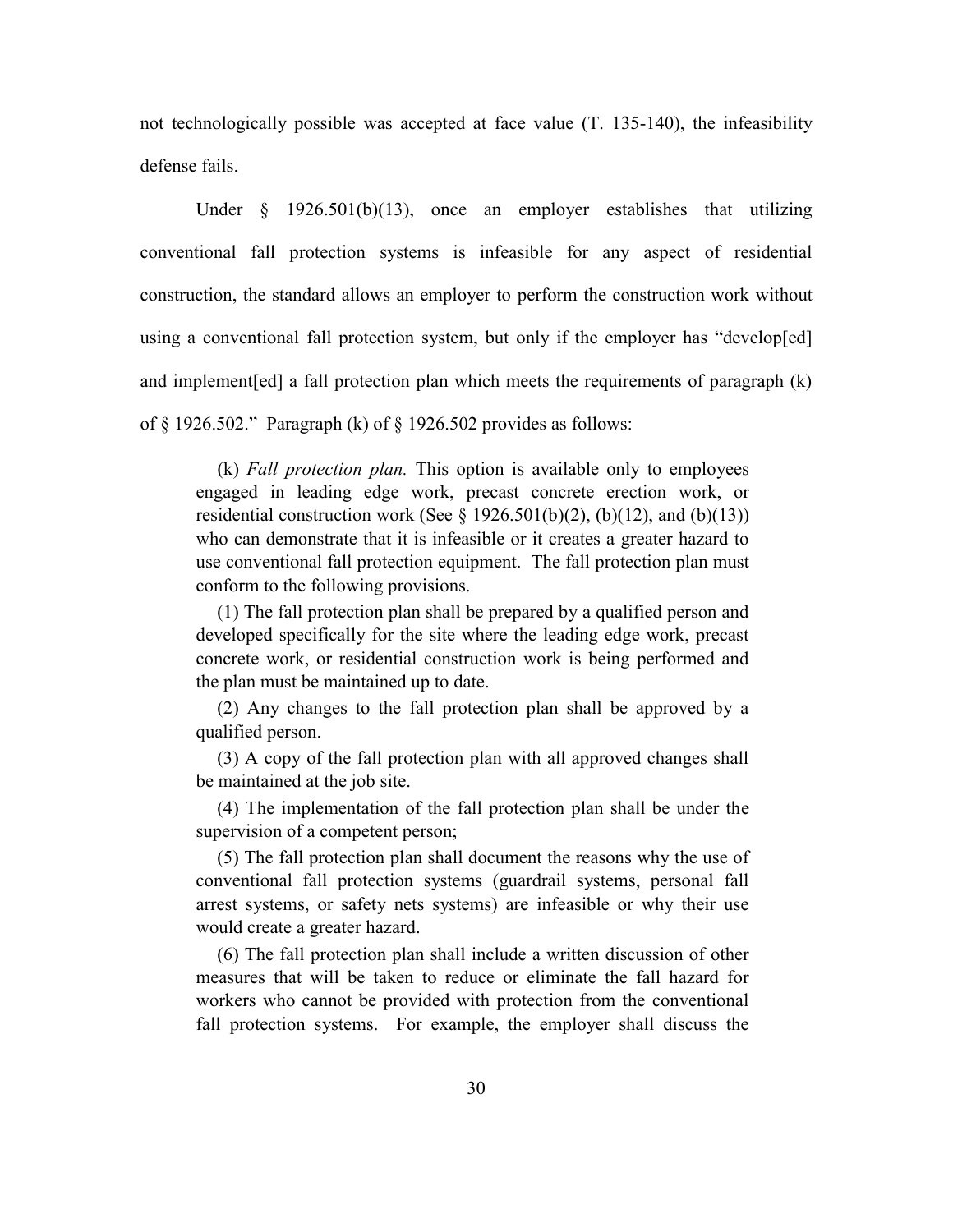extent to which scaffolds, ladders, or vehicle mounted work platforms can be used to provide a safer working surface and thereby reduce the hazard of falling.

(7) The fall protection plan shall identify each location where conventional fall protection methods cannot be used. These locations shall then be classified as controlled access zones and the employer must comply with the criteria in paragraph (g) of this section.

(8) Where no other alternative measure has been implemented, the employer shall implement a safety monitoring system in conformance with § 1926.502(h).

(9) The fall protection plan must include a statement which provides the name or other method of identification for each employee who is designated to work in controlled access zones. No other employees may enter controlled access zones.

(10) In the event an employee falls, or some other related, serious incident occurs, (e.g., a near miss) the employer shall investigate the circumstances of the fall or other incident to determine if the fall protection plan needs to be changed (e.g. new practices, procedures, or training) and shall implement those changes to prevent similar types of falls or incidents.

As described in Finding of Fact ¶ 25, *supra*, LMS did not have a fall protection

plan in place that met the requirements of subparagraphs  $(1)$ ,  $(3)$ ,  $(5)$ ,  $(6)$ ,  $(7)$  or  $(9)$  of

§ 1926.502(k). LMS thus failed to meet the second prong of the exception set forth in § 1926.501(b)(13) to the general mandate that conventional fall protection systems must be used in residential construction. Because LMS failed to take the measures required by § 1926.501(b)(13) to mitigate the fall hazard to which employees were exposed while not using conventional fall protection systems, LMS's defense of infeasibility as to citation item 2 fails.

The violation described in citation item 2 is appropriately classified as a serious violation for the same reasons that the other two violations constitute serious violations.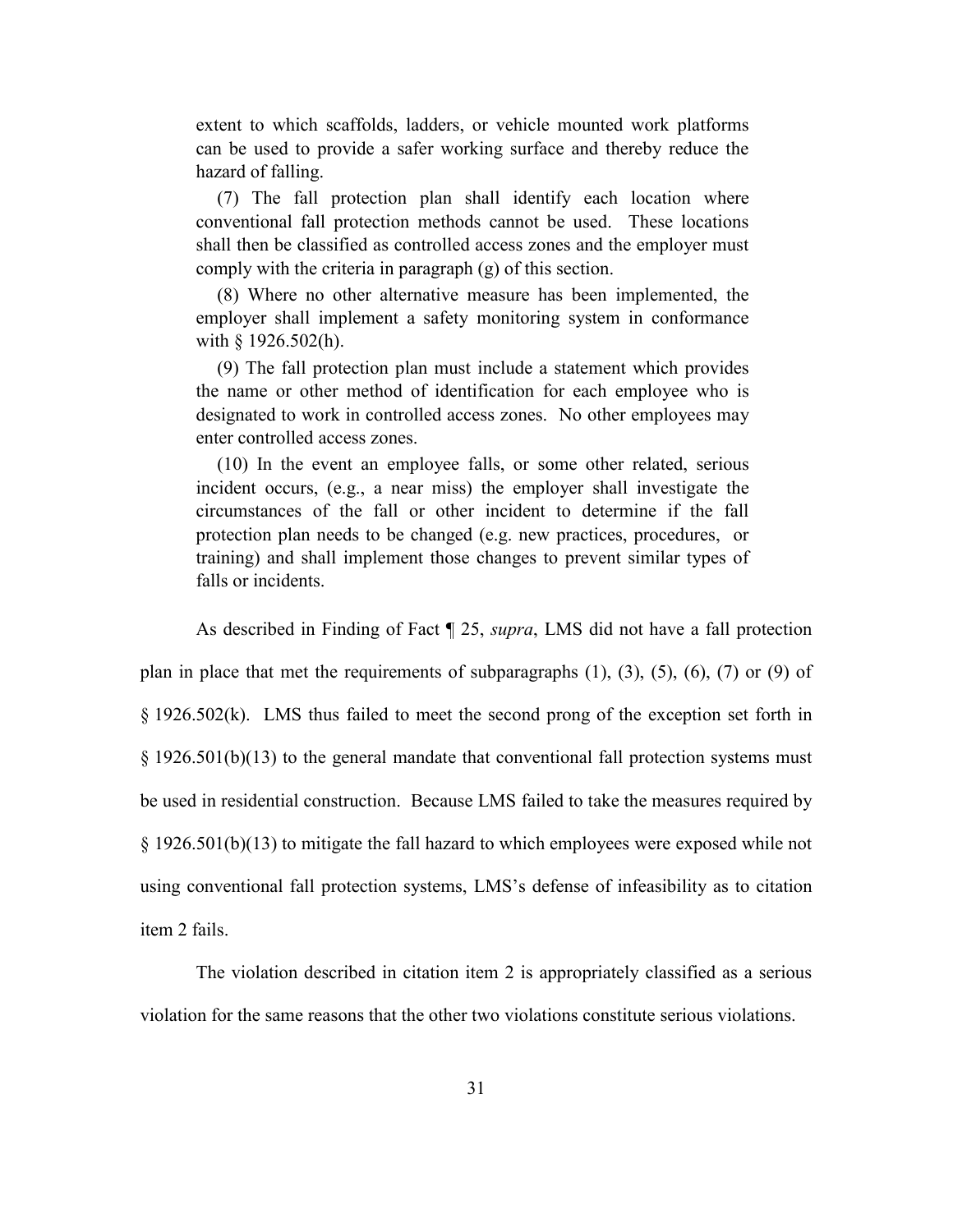#### Penalty Assessment

The permissible range of penalties for a serious violation that was in effect when the proposed penalty was assessed was from no penalty to \$7,000. (29 U.S.C. § 666(b); T 62). The Commission and its judges conduct *de novo* penalty determinations and have discretion to assess penalties based on the facts of each case and the applicable statutory criteria. *Valdak Corp*., 17 BNA OSHC 1135, 1138 (No. 93-0239, 1995) *aff'd*, 73 F.3d 1466 (8th Cir. 1996); *Allied Structural Steel*, 2 BNA OSHC 1457, 1458 (No. 1681, 1975).

Section 17(j) of the Act, 29 U.S.C.  $\S$  666(j), requires that in assessing penalties, the Commission give "due consideration" to four criteria: the size of the employer's business, the gravity of the violation, the employer's good faith, and its prior history of violations. *Specialists of the S.*, *Inc.*, 14 BNA OSHC 1910, 1910 (No. 89-2241, 1990). "Gravity" is the primary consideration among these four statutory criteria, and is determined by "such matters as the number of employees exposed, the duration of the exposure, the precautions taken against injury, and the likelihood that any injury would result." *J.A. Jones Constr. Co.*, 15 BNA OSHC 2201, 2214 (No. 87-2059, 1993).

The Secretary seeks a penalty of \$2,800.00 for each citation item, for a total proposed penalty of \$5,600.00. The Secretary determined that a resulting injury from each of the violative conditions would have been of "higher" severity, and that the probability of an injury resulting from each of the violations was "greater" (as opposed to "lesser"). The Secretary accorded a 60% reduction in penalty for LMS's small size, and accorded no reductions for good faith or prior history. (T. 63-68).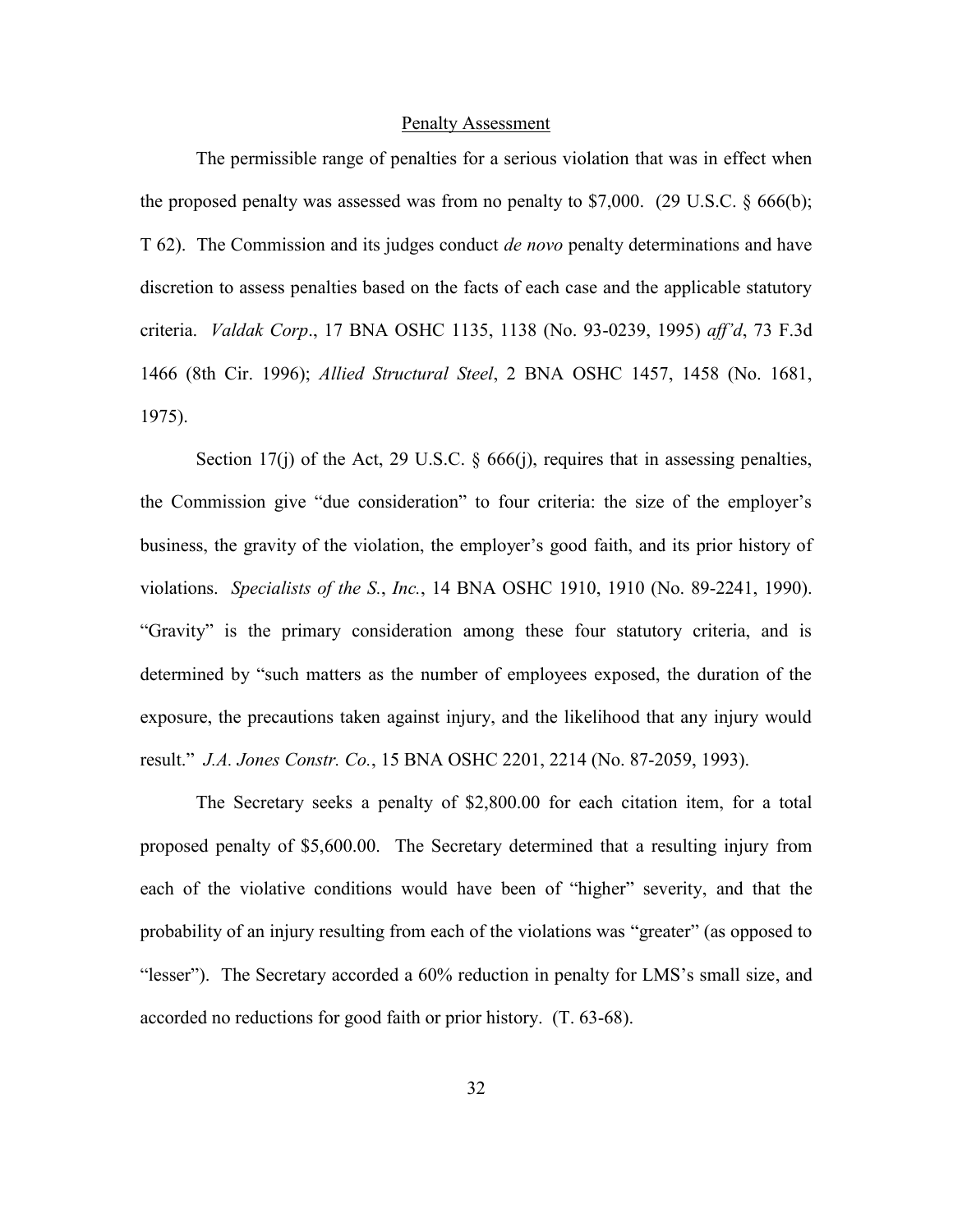LMS asserts that the violations should not be regarded as having been "high gravity" on the argument that none of the employees were exposed to a fall to ground level. Rather, LMS argues that no employee could have fallen further than the floor of the second story on the inside of the building, or the flat roof of the first floor projection. LMS believes that any fall towards the exterior of the building would have been arrested by the flat roof of the first floor projection.

This argument is rejected. First, a landing after an unintended fall is likely to be an awkward landing, and an awkward landing from an eight-foot fall is likely to result in serious injury and possibly even a fatal injury. Second, the edge of the first floor's flat roof was unprotected, and nothing would have prevented an employee who had fallen and landed on that flat roof from falling further from that level to the ground level and sustaining a second impact in the fall. For these reasons, all three violations were reasonably classified to have been high gravity violations.

The record supports the substantial reduction of the penalty to account for LMS's relatively small size, and such a substantial reduction was provided in the penalties originally proposed. (T. 65-66).

While there was no evidence that LMS had been previously cited for violations of safety or health standards, considering that the Company Safety Plan allowed for exceptions to the use of fall protection that would have resulted in violations of applicable fall protection standards, no penalty reduction is in order on account of LMS's compliance history.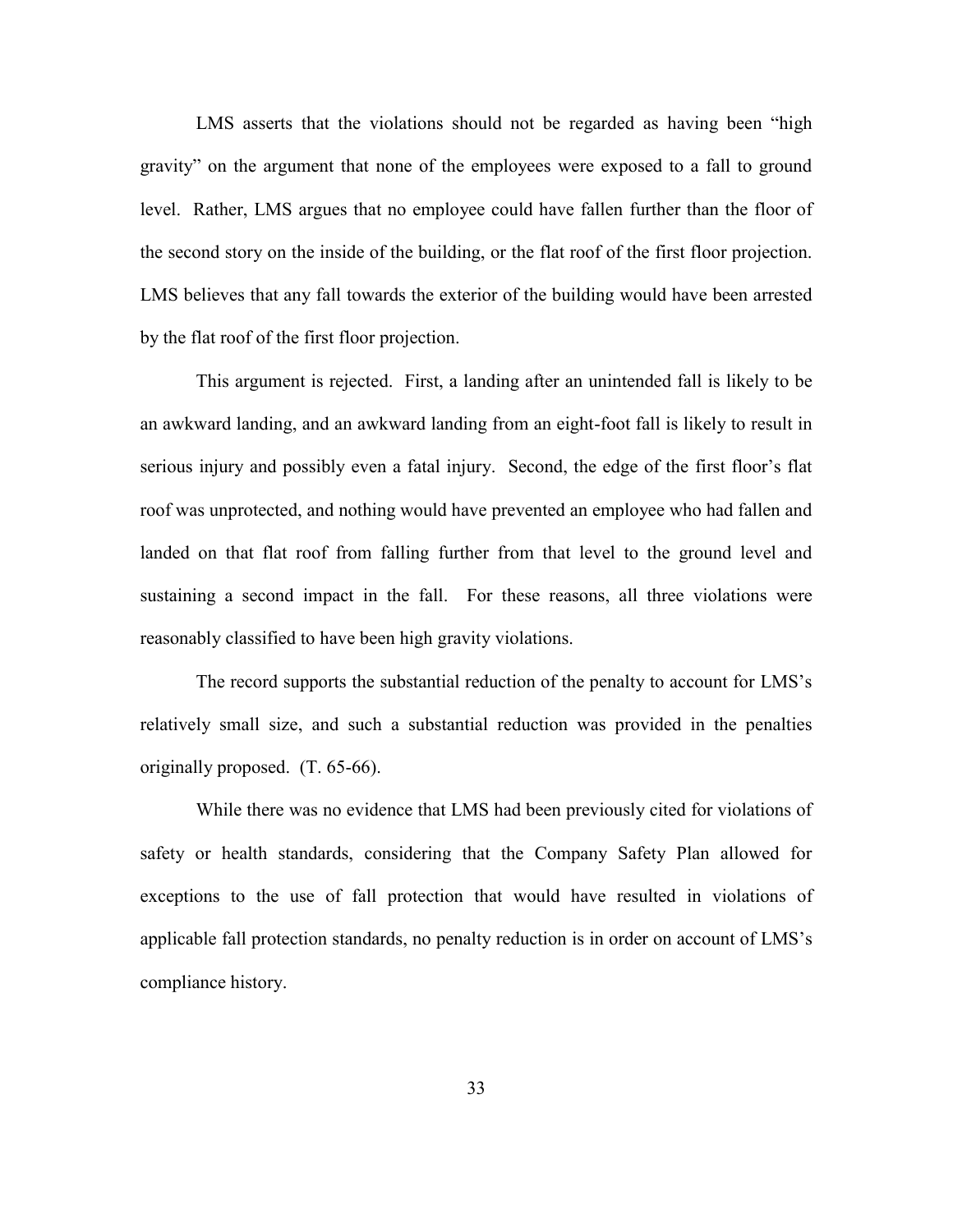As for adjusting the penalty for "good faith," this entails assessing an employer's health and safety program, its commitment to job safety and health, its cooperation with OSHA, and its efforts to minimize any harm from the violation. *Monroe Drywall Constr., Inc.*, 24 BNA OSHC 1209, 1211 (No. 12-0379, 2013); *Nacirema Operating Co.*, 1 BNA OSHC 1001, 1002 (No. 4, 1972). The inadequacies in LMS's safety program that existed at the time of the violations weigh heavily against any reduction for good faith. While LMS's post-inspection expenditures and measures taken to improve its safety program are appropriate and commendable (Exs. R-3, R-4, R-5, R-7, R-8, R-9 and R-10; T. 119–127), they do not bear on whether LMS had made good faith efforts to comply with applicable standards and minimize harm from the violations at the time they occurred.

Considering these factors, a penalty of \$2,800.00 for each violation for a total penalty of \$5,600.00 is appropriate

#### **ORDER**

The foregoing decision constitutes the findings of fact and conclusions of law in accordance with Federal Rule of Civil Procedure 52(a). If any finding is in actuality a conclusion of law or any legal conclusion stated is in actuality a finding of fact, it shall be deemed so, any label to the contrary notwithstanding. Based upon the foregoing findings of fact and conclusions of law, it is ORDERED that:

1. Citation 1, item 1, instance "a" for a serious violation of 29 C.F.R.  $§ 1926.451(g)(1)$  is AFFIRMED.